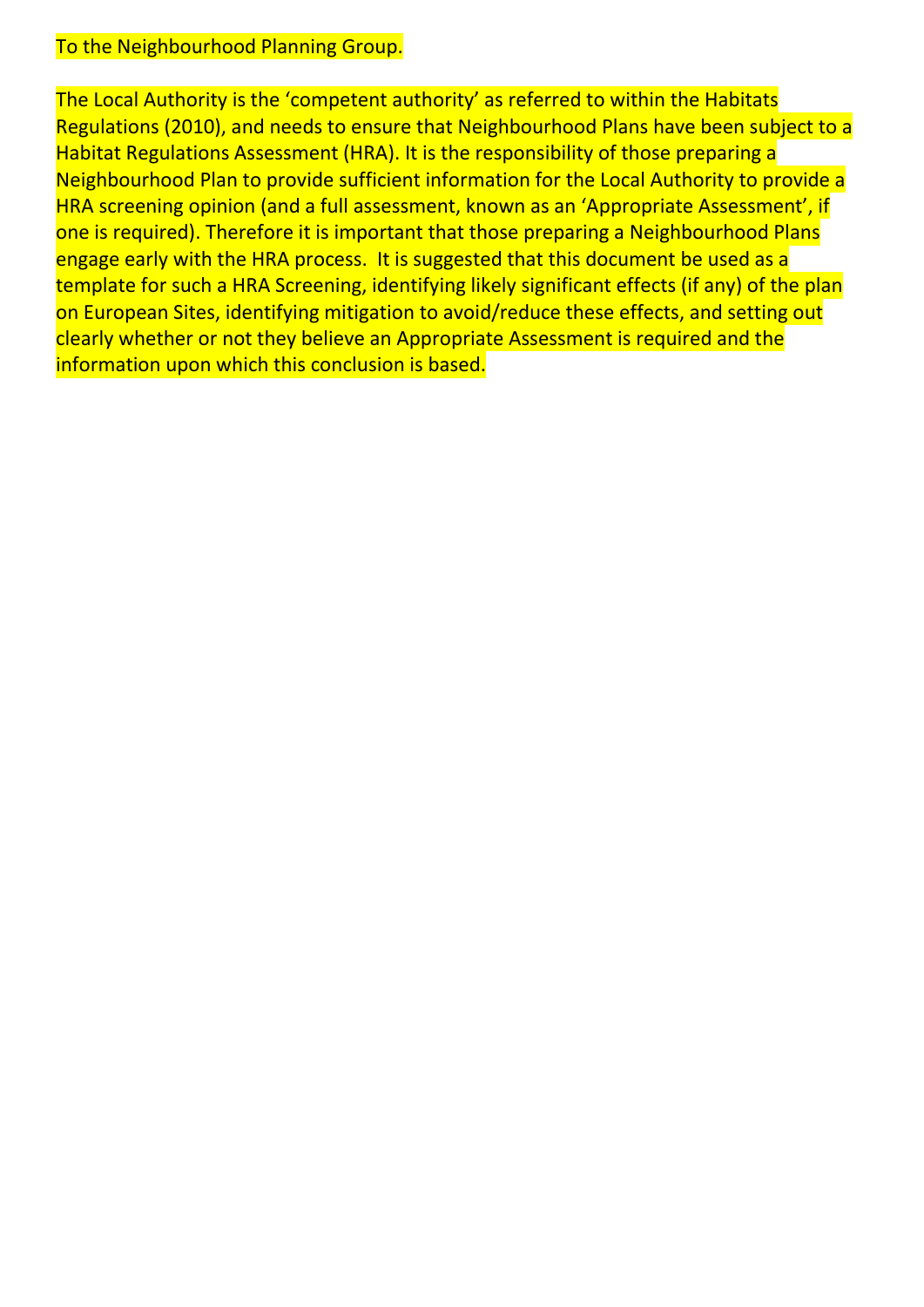**Strategic Environmental Assessment and Habitats Regulations Assessment Screening Report for Ugborough Neighbourhood Plan**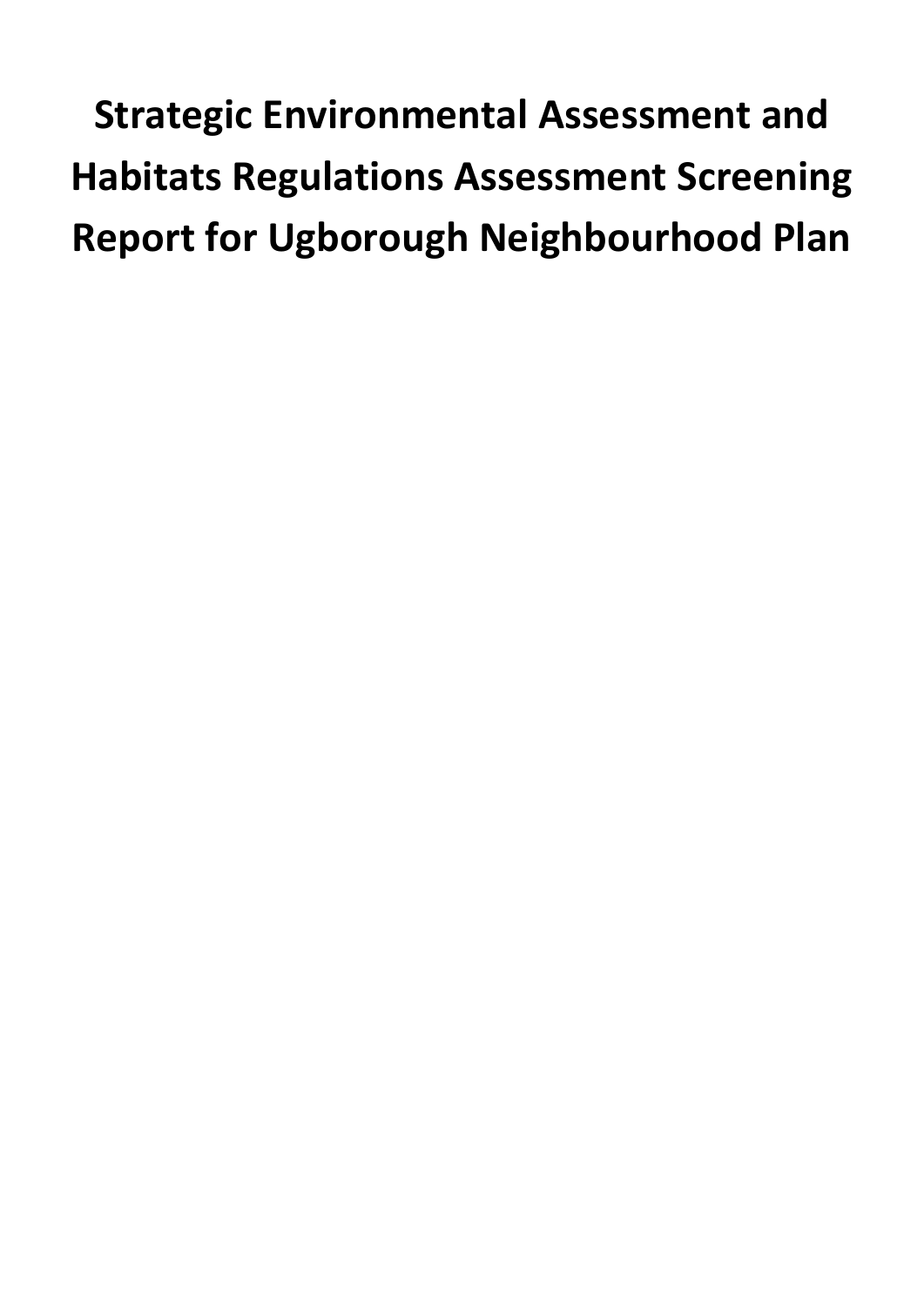#### **INTRODUCTION**

In order to fully assess the potential impacts of a neighbourhood plan, a number of assessments and appraisals may be used. It is the job of the Local Planning Authority (LPA) to determine if a full Strategic Environmental Assessment and Habitats Regulations Assessment will be required. The LPA can also provide guidance on how to use a Sustainability Appraisal to help examine the potential environmental, social and economic impacts of a plan.

| <b>Type of</b>                                                      | <b>What does this</b>                                                                                         | Is this assessment required                                                                                                                                                                                                                                                                                                                                                                                                  |
|---------------------------------------------------------------------|---------------------------------------------------------------------------------------------------------------|------------------------------------------------------------------------------------------------------------------------------------------------------------------------------------------------------------------------------------------------------------------------------------------------------------------------------------------------------------------------------------------------------------------------------|
| <b>Assessment</b>                                                   | assessment involve?                                                                                           | for a neighbourhood plan?                                                                                                                                                                                                                                                                                                                                                                                                    |
| <b>Habitats</b><br><b>Regulations</b><br><b>Assessment (HRA)</b>    | An assessment of the<br>significant effects on European<br>Sites protected under the<br>habitats regulations. | HRA screening is a required part of<br>the neighbourhood plan process. To<br>be determined by SHDC/WDBC,<br>who will provide a screening opinion<br>to the Town/Parish Council preparing<br>the neighbourhood plan. If the<br>screening opinion determines that an<br>HRA is required, the neighbourhood<br>plan group are responsible for<br>producing this work. SHDC/WDBC<br>will provide advice and guidance on<br>this. |
| <b>Strategic</b><br><b>Environmental</b><br><b>Assessment (SEA)</b> | An assessment of the<br>significant environmental<br>effects of the neighbourhood<br>plan.                    | SEA screening is a required part of<br>the neighbourhood plan process. To<br>be determined by SHDC/WDBC,<br>who will provide a screening opinion<br>to the Town/Parish Council preparing<br>the neighbourhood plan. If the<br>screening opinion determines that an<br>SEA is required, the neighbourhood<br>plan group are responsible for<br>producing this work. SHDC/WDBC<br>will provide advice and guidance on<br>this. |
| <b>Sustainability</b><br><b>Appraisal (SA)</b>                      | An assessment of the potential<br>social, economic and<br>environmental effects of the<br>plan.               | An SA is not legally required, but is<br>the best way of demonstrating that<br>the potential impacts of the plan<br>have been assessed, understood<br>and where relevant, mitigated and/or<br>amended. SHDC/WDBC provide an<br>assessment framework to<br>neighbourhood plan groups to help<br>assess the impact of their plan<br>policies.                                                                                  |

In accordance with the Neighbourhood Planning (General) Regulations 2012, the HRA screening report considers the likely significant effects of the Ugborough Neighbourhood Plan upon European sites within West Devon/South Hams and makes recommendations for avoiding, reducing and mitigating effects where necessary.

The Planning and Compulsory Purchase Act 2004 and the Environmental Assessment of Plans and Programmes Regulations 2004 require Strategic Environmental Assessments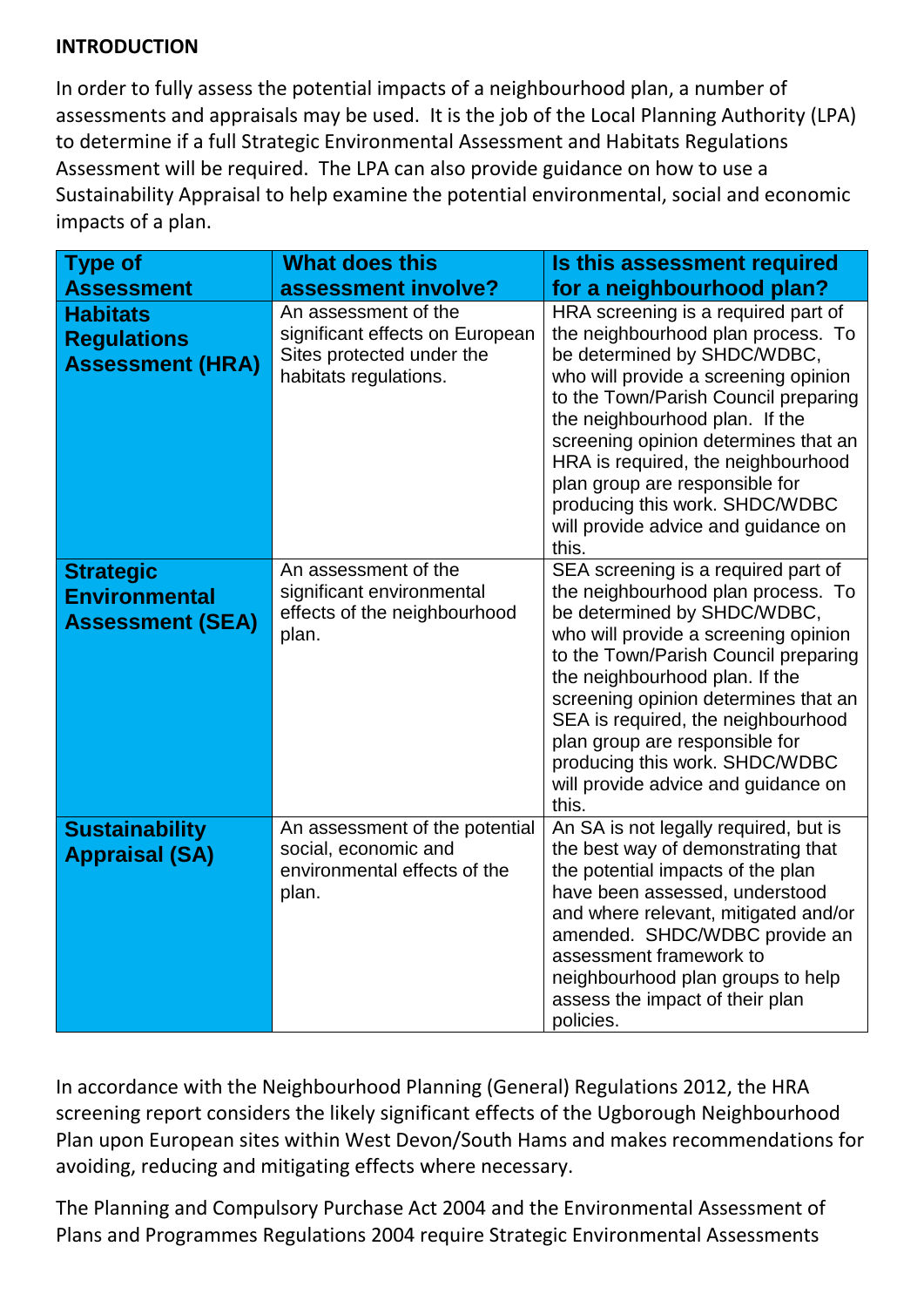(SEA) to be carried out on land-use and spatial plans to assess the social, environmental and economic impacts of the Plan. SEAs help planning authorities fulfil the objective of contributing to sustainable development in preparing their plans through a structured assessment of objectives and policies against key sustainability issues for the area. Where the Council can demonstrate that the plan will not have any significant environmental effects, an SEA will not be required.

The Ugborough Neighbourhood Plan has been produced to guide development within the Parish over the next 15 years.

The overall aim of the Ugborough Neighbourhood Development Plan is to manage development that will be permitted by the Local Planning Authority in a locally prescribed way that maintains local character, through design criteria, and supports local economic development.

The Plan:

- Sets out what people value and what people want to change.
- Provides a clear community vision for the future.
- Sets out objectives and policies to achieve that vision and create a sustainable community.
- Helps shape what the Plan Area will look like in the future.

The vision for the Plan is:

"The Ugborough Neighbourhood Plan Area sits between Dartmoor and the sea with a distinct historic and natural environment and is a strong, balanced, rural community. Our aim is to maintain and enhance its character, support the local community while responding to evolving needs and aspirations and striving towards a sustainable future for all."

The themes of the plan are:

- Heritage
- Transport & Movement
- Housing
- Economy
- Community Wellbeing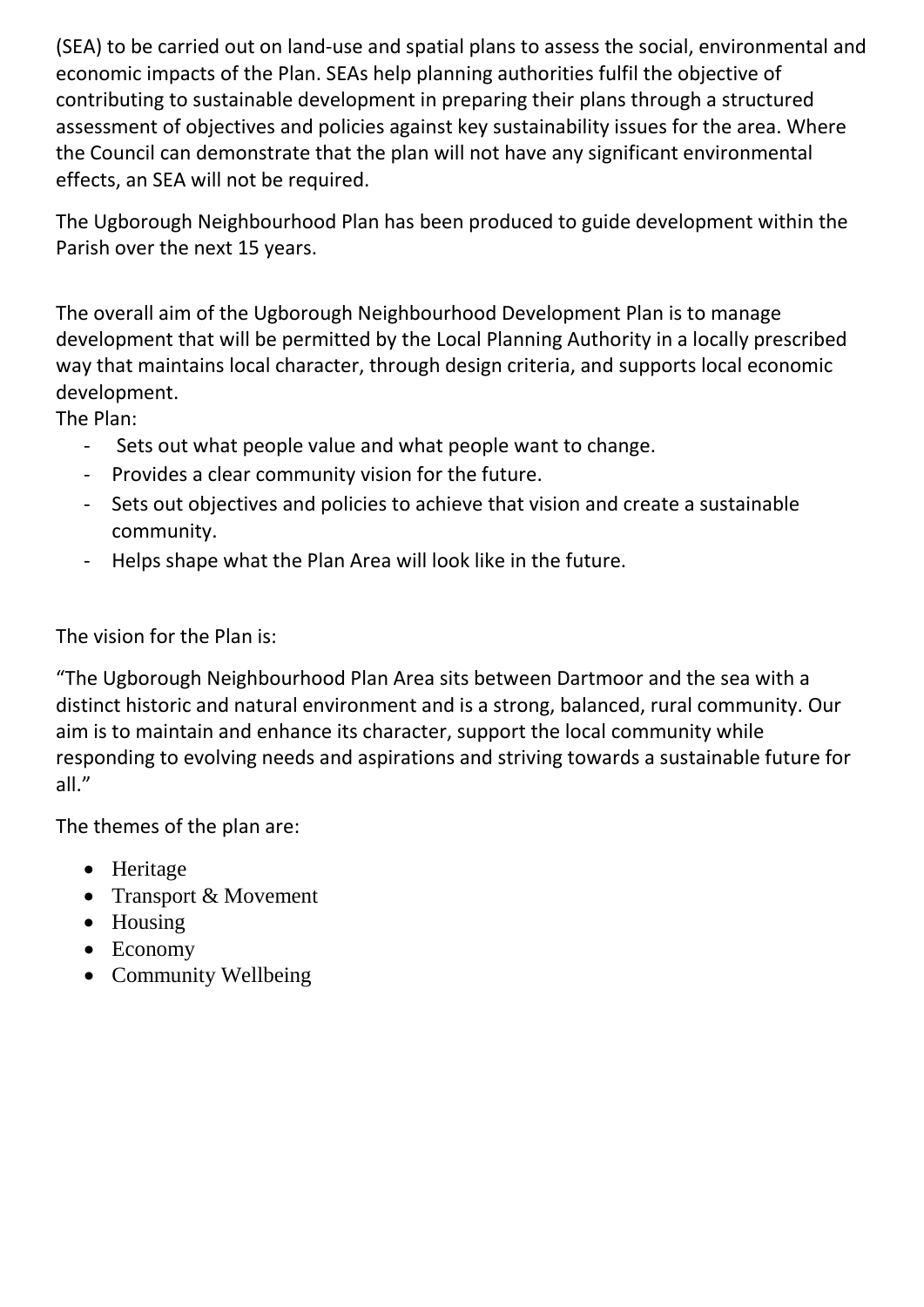#### **LEGISLATIVE BACKGROUND**

## **HRA**

The legislative basis for the **Habitats Regulations Assessment (HRA)** is EU Habitats Directive Article 6(3) and Regulation 61 of the Conservation of Habitats and Species Regulations 2010 (as amended).

The 'Natura 2000 network' (more commonly referred to as 'European Sites') of sites are designated for the importance of habitats, species and birds (under the 'Habitats Directive' for Special Areas of Conservation, and the 'Birds Directive' for Special Protection Areas). The designation of European Sites was intended to provide legal protection for this flora and fauna of a European importance, requiring their maintenance or restoration in a favourable condition.

With respect to this HRA, all of the following designations, to which the HRA process applies, are referred to as 'European sites':

- **Special Areas of Conservation** (SACs) special protection to flora, fauna and habitats
- **Special Protection Areas** (SPAs) are areas of land, water or sea of international importance for the breeding, feeding, wintering or the migration of rare, vulnerable or migratory species of birds
- **Ramsar** sites, identified through the Convention on Wetlands of International Importance
- **Proposed and candidate SPAs and SACs** (pSPA, cSPA, pSAC, cSAC) that are being considered for designation

# **SEA**

The basis for **Strategic Environmental Assessments** and Sustainability Appraisal legislation is European Directive 2001/42/EC and was transposed into English law by the Environmental Assessment of Plans and Programmes Regulations 2004, or SEA Regulations. Detailed Guidance of these regulations can be found in the Government publication 'A Practical Guide to the Strategic Environmental Assessment Directive' (ODPM 2005).

The Planning and Compulsory Purchase Act 2004 required Local Authorities to produce Sustainability Appraisals (SA) for all local development documents to meet the requirement of the EU Directive on SEA. It is considered best practice to incorporate requirements of the SEA Directive into an SA. This is also discussed within the NPPF para 165.

However, the 2008 Planning Act amended the requirement to undertake a Sustainability Appraisal for only development plan documents (DPD's), but did not remove the requirement to produce a Strategic Environmental Assessment. A Neighbourhood Plan is not a development plan document and therefore does not legally require a Sustainability Appraisal. Where appropriate, however, an SEA assessment still needs to be undertaken in line with the SEA regulations.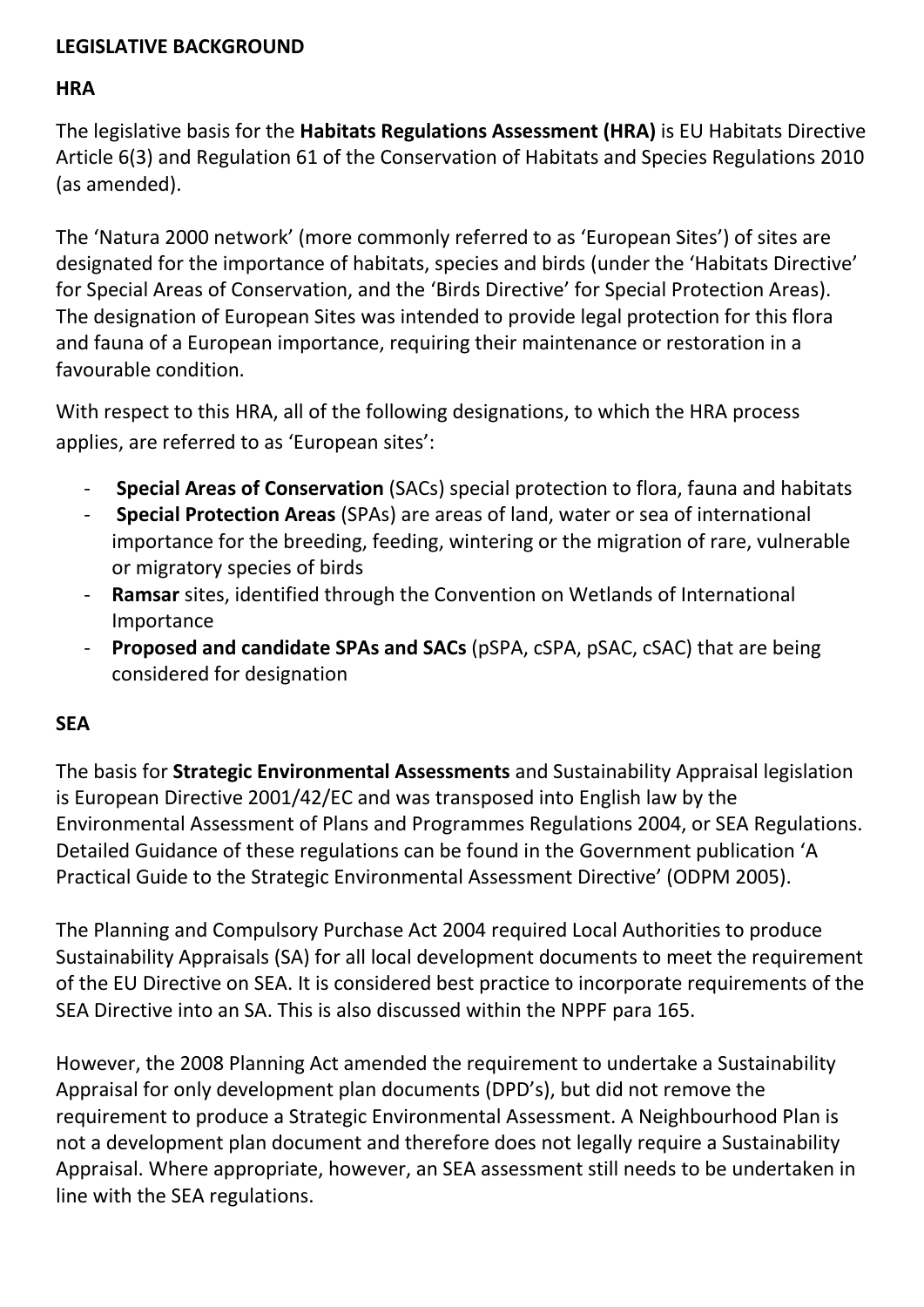In order to assess the potential significant effects of a plan or programme, it is considered best practice to incorporate the requirements of the SEA Directive into a Sustainability Appraisal.

Specific guidance on the process of undertaking a Strategic Environmental Assessment is available on the Planning Practice Guidance website:

[http://planningguidance.planningportal.gov.uk/blog/guidance/strategic-environmental](http://planningguidance.planningportal.gov.uk/blog/guidance/strategic-environmental-assessment-and-sustainability-appraisal/sustainability-appraisal-requirements-for-neighbourhood-plans/)[assessment-and-sustainability-appraisal/sustainability-appraisal-requirements-for](http://planningguidance.planningportal.gov.uk/blog/guidance/strategic-environmental-assessment-and-sustainability-appraisal/sustainability-appraisal-requirements-for-neighbourhood-plans/)[neighbourhood-plans/](http://planningguidance.planningportal.gov.uk/blog/guidance/strategic-environmental-assessment-and-sustainability-appraisal/sustainability-appraisal-requirements-for-neighbourhood-plans/)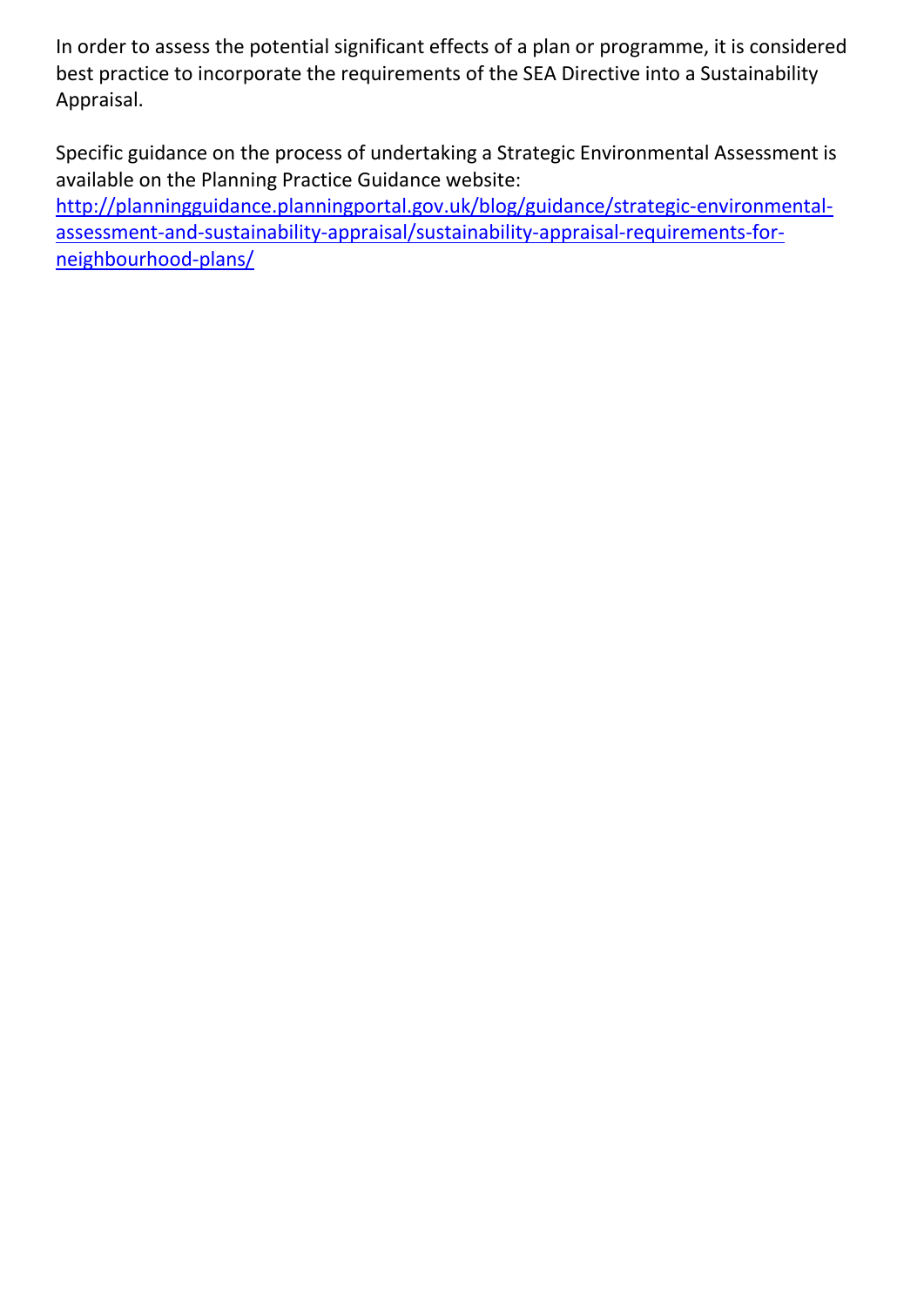### **THE HRA SCREENING PROCESS FOR NEIGHBOURHOOD PLANS**

There are particular requirements for plans and projects set out within the European Directives (and transposed into domestic legislation in England by the 'Habitats Regulations').

The process of HRA encompasses the requirements of the Habitats Directive an Habitats Regulations, and includes a decision on whether the plan (including Neighbourhood Plans) should be subject to appraisal, the 'screening' process to consider whether the plan would be likely to have significant effects on a European Sites, and if so whether an 'appropriate assessment' to consider whether the plan will adversely affect the integrity of the European Sites concerned.

The first stage of the HRA process is the 'screening' which considers any likely significant effects of the plan on the European Sites. Straightforward mitigation measures can be included at this screening stage, which may rule out the likelihood of significant effects. If likely significant effects can be ruled out (alone or in combination with other plans or projects), the HRA can conclude, however if likely significant effects remain after straightforward mitigation measures are applied, the HRA process should proceed to a second stage which is called an 'Appropriate Assessment.'

An Appropriate Assessment will consider the implications for the European Site in view of the conservation objectives (generally to restore or maintain the features which led to the designation of the site), and consider whether the plan could affect the integrity of the site. More detailed mitigation measures may be considered at this stage. A plan should only be agreed once the competent authority has established that the plan will not adversely affect the integrity of the European Sites.

With respect to Neighbourhood Plans, the Neighbourhood Planning (General) Regulations 2012 require a submitted neighbourhood plan to include a statement explaining how the proposed Neighbourhood Plan meets the basic conditions set out in paragraph 8 of Schedule 4B of the Town and Country Planning Act 1990. One of the basic conditions requires Neighbourhood Plans to be compatible with EU obligations and to demonstrate that it is not likely to have a significant effect on a European Site.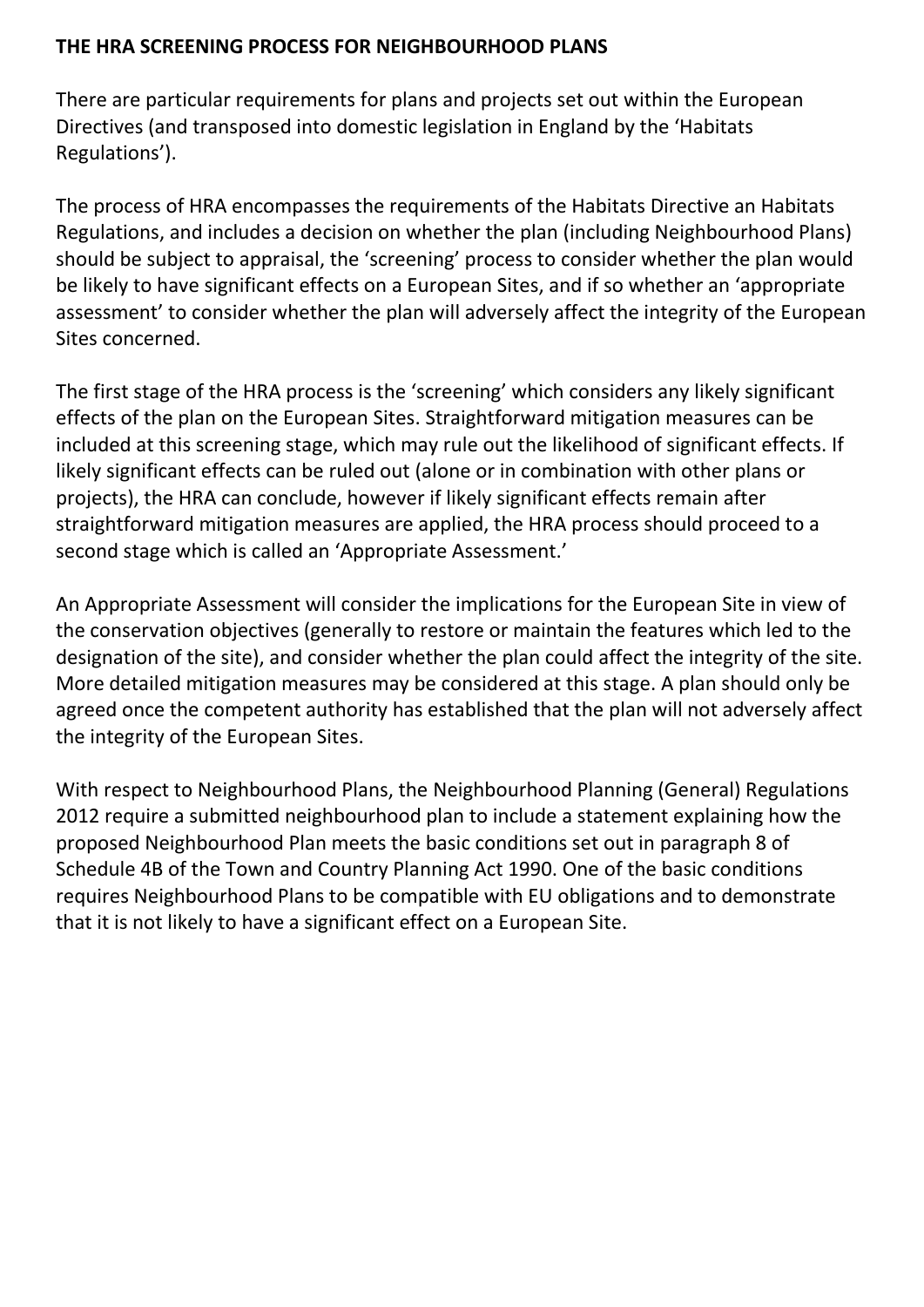# **Figure 1: The application procedure required by the Habitats Regulations**



The Habitats Regulations do not prescribe a specific methodology for undertaking or reporting the appraisal of plans, however there is guidance within various documents and the following are most relevant:

- ODPM Circular 06/2005
- The *Habitats Regulations Assessment of Local Development Document (David Tyldesley and Associates for Natural England – final draft 2009)*
- *Habitats Regulations Appraisal of Plans, Guidance for Plan-Making bodies in Scotland (David Tyldesley and Associates, 2012)*.

As this Neighbourhood Plan is not directly connected with or necessary for the management of a European site for nature conservation purposes it must proceed through the HRA screening process.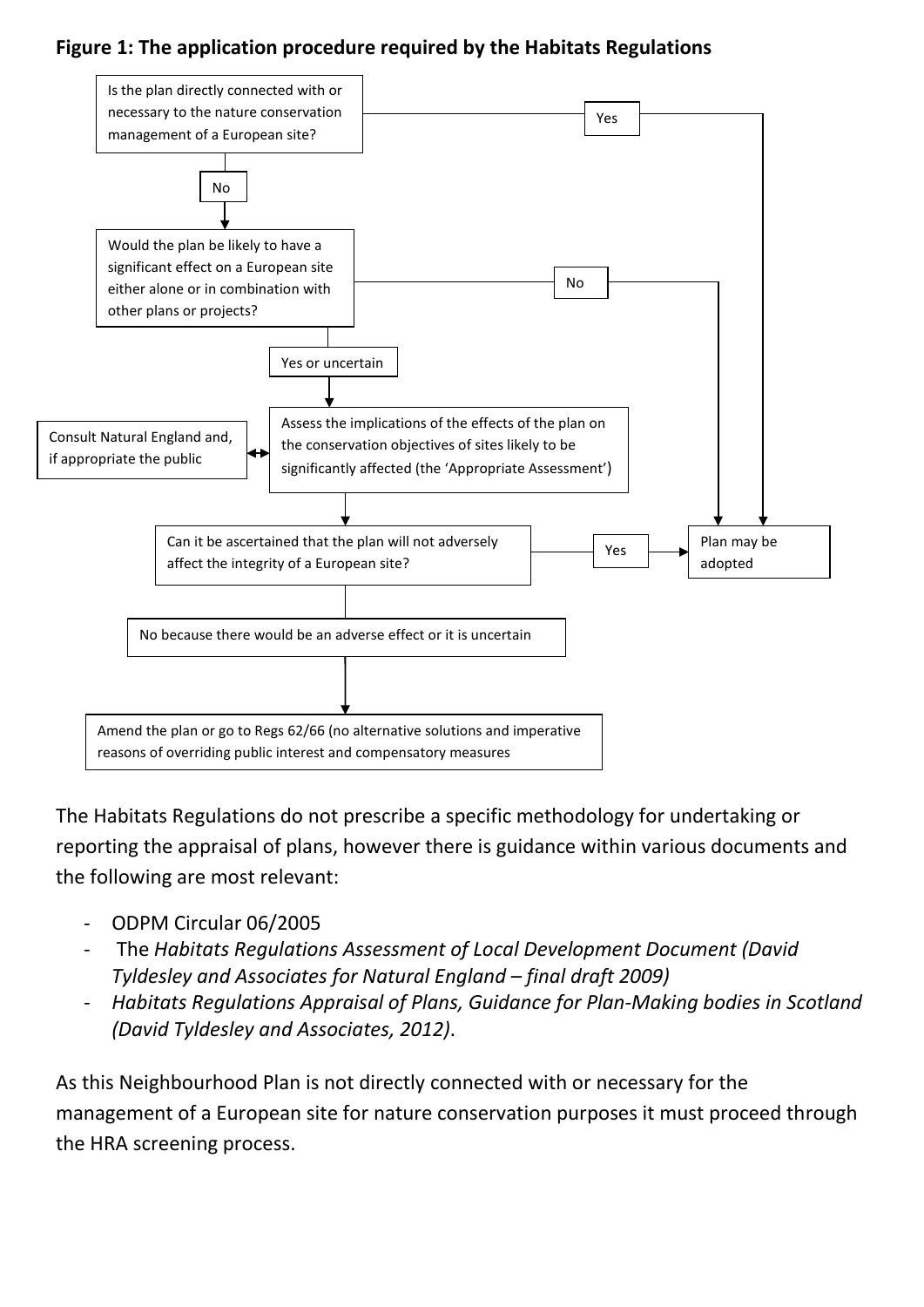# **THE SEA SCREENING PROCESS FOR NEIGHBOURHOOD PLANS**

Whether a neighbourhood plan proposal requires a strategic environmental assessment, and (if so) the level of detail needed, will depend on what is proposed. A strategic environmental assessment may be required, for example, where:

- a neighbourhood plan allocates sites for development
- the neighbourhood area contains sensitive natural or heritage assets that may be affected by the proposals in the plan
- the neighbourhood plan is likely to have significant environmental effects that have not already been considered and dealt with through a sustainability appraisal of the [Local Plan.](http://planningguidance.planningportal.gov.uk/blog/guidance/local-plans/)

To decide whether a draft neighbourhood plan might have significant environmental effects, it must be assessed (screened) at an early stage of the plan's preparation according to the requirements set out in regulation 9 of the [Environmental Assessment of Plans and](http://www.legislation.gov.uk/uksi/2004/1633/introduction/made)  [Programmes Regulations 2004.](http://www.legislation.gov.uk/uksi/2004/1633/introduction/made) These include a requirement to consult the environmental assessment consultation bodies; Historic England, Natural England and the Environment Agency.

Each consultation body will be able to advise on particular topics relevant to its specific area of expertise and responsibility, and the specific information that it holds.

Where it is determined that the plan is unlikely to have significant environmental effects (and, accordingly, does not require an environmental assessment), a statement of reasons for the determination should be prepared. A copy of the statement must be submitted with the neighbourhood plan proposal and made available to the independent examiner.

Criteria for determining the likely significance of effects referred to in Article 3(5) of Directive 2001/42/EC are set out below:

1. The characteristics of plans and programmes, having regard, in particular, to - the degree to which the plan or programme sets a framework for projects and other activities, either with regard to the location, nature, size and operating conditions or by allocating resources,

- the degree to which the plan or programme influences other plans and programmes including those in a hierarchy,

- the relevance of the plan or programme for the integration of environmental considerations in particular with a view to promoting sustainable development, - environmental problems relevant to the plan or programme,

- the relevance of the plan or programme for the implementation of Community legislation on the environment (e.g. plans and programmes linked to waste-management or water protection).

2. Characteristics of the effects and of the area likely to be affected, having regard, in particular, to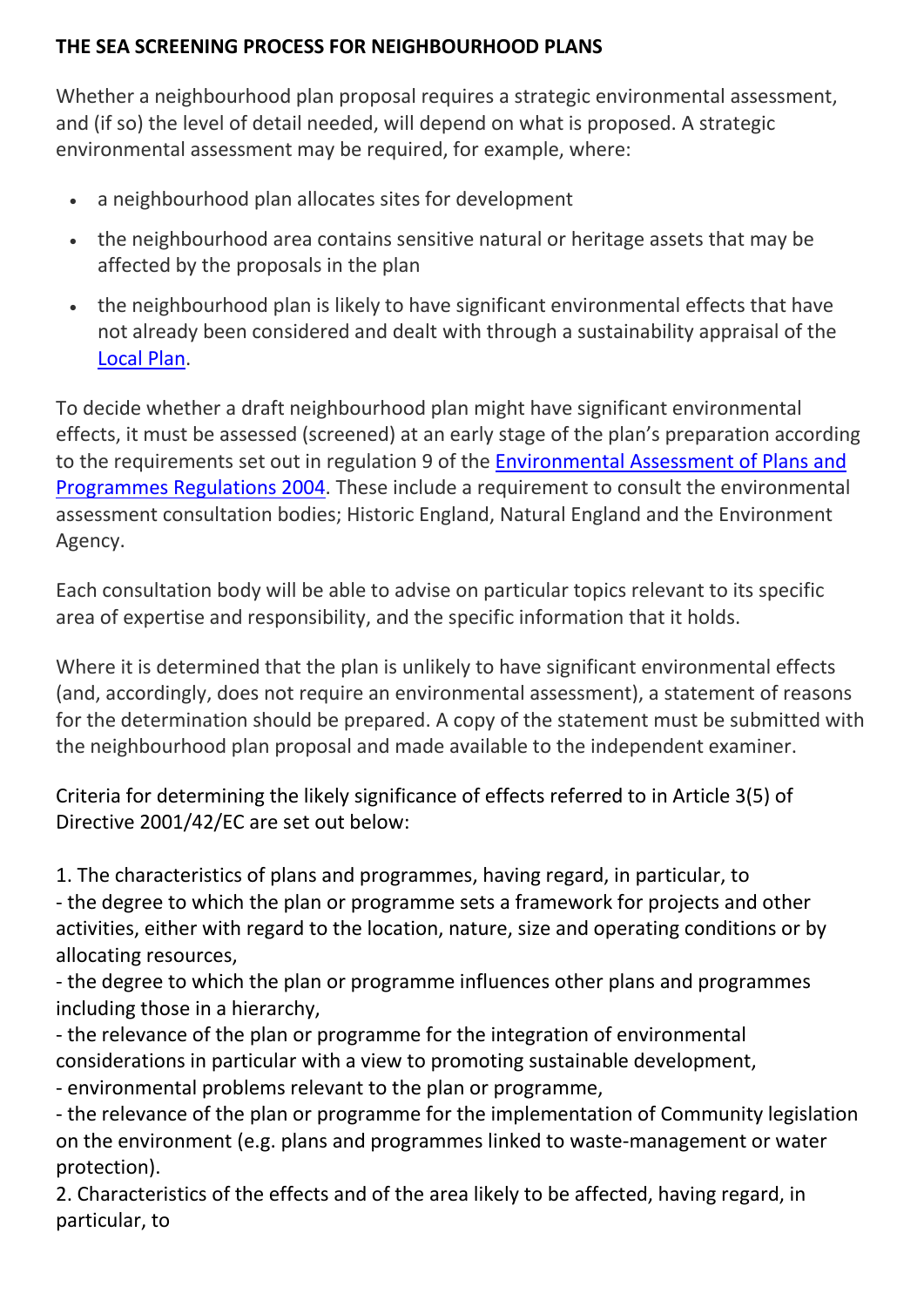- the probability, duration, frequency and reversibility of the effects,
- the cumulative nature of the effects,
- the transboundary nature of the effects,
- the risks to human health or the environment (e.g. due to accidents),

- the magnitude and spatial extent of the effects (geographical area and size of the population likely to be affected),

- the value and vulnerability of the area likely to be affected due to:
- special natural characteristics or cultural heritage,
- exceeded environmental quality standards or limit values,
- intensive land-use,
- the effects on areas or landscapes which have a recognised national, Community or international protection status.

Source: Annex II of SEA Directive

# **Figure 2: SEA Directive as applied to plans and programmes**

This diagram is intended as a guide to the criteria for application of the Directive to plans and programmes (PPs). It has no legal status.



\*The Directive requires Member States to determine whether plans or programmes in this category are likely to have significant environmental effects. These determinations may be made on a case by case basis and/or by specifying types of plan or programme.

The process in Figure 2 has been applied to the Ugborough Neighbourhood Plan, and the findings can be viewed in Table 2.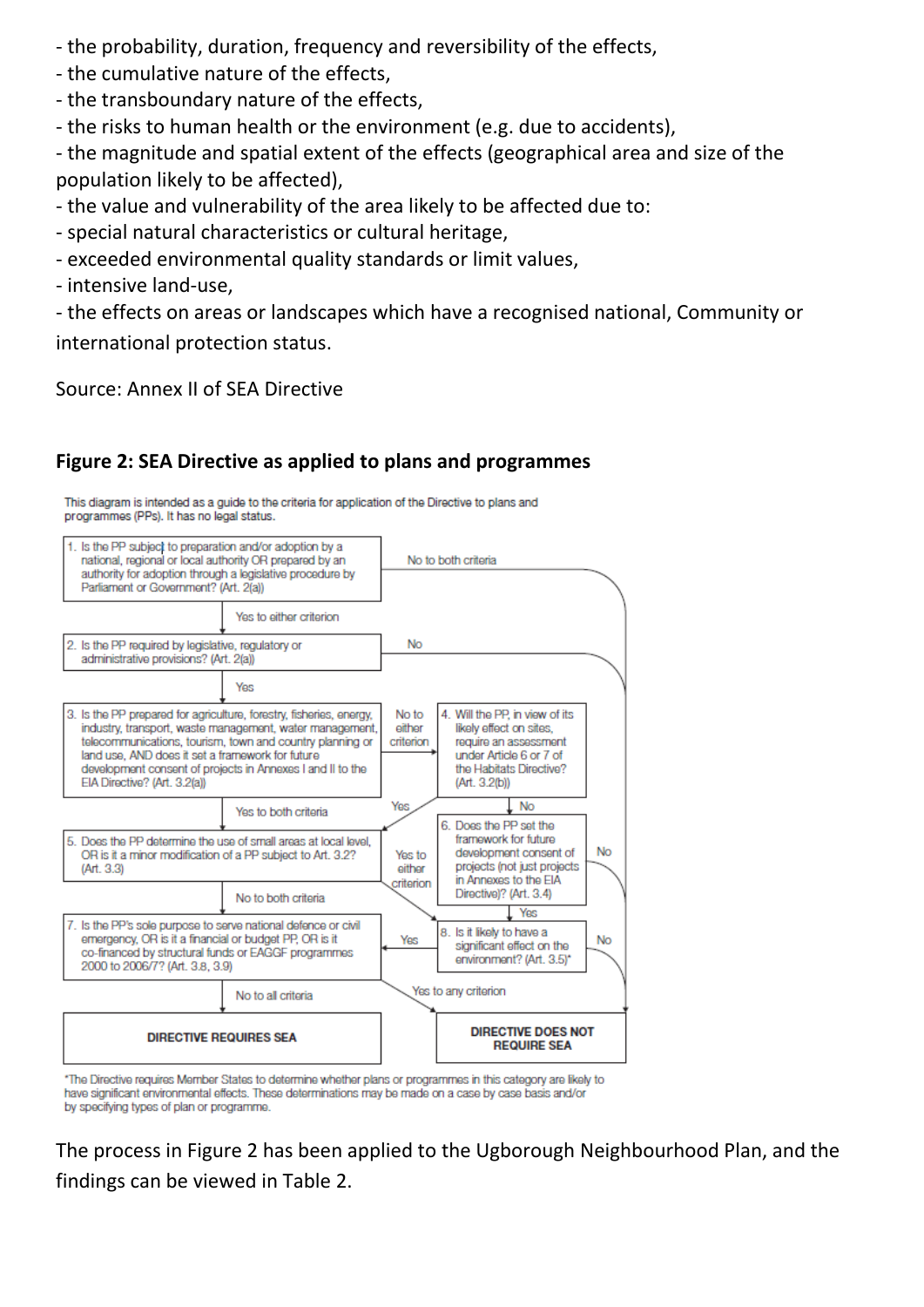# **Table 2: Establishing the need for SEA**

| <b>Stage</b>                                                   | Y/N          | Reason                              |
|----------------------------------------------------------------|--------------|-------------------------------------|
| 1. Is the PP (plan or programme) subject to preparation        | Y            | The NP will be                      |
| and/or adoption by a national, regional or local               |              | adopted by SHDC                     |
| authority OR prepared by an authority for adoption             |              | once approved in                    |
| through a legislative procedure                                |              | referendum                          |
| 2. Is the PP required by legislative, regulatory or            | $\mathsf{N}$ |                                     |
| administrative provisions? (Art. 2(a))                         |              |                                     |
|                                                                |              |                                     |
| 3. Is the PP prepared for agriculture, forestry, fisheries,    | Y            | Town and country                    |
| energy, industry, transport, waste management, water           |              | planning policies                   |
| management, telecommunications, tourism, town and              |              | are contained                       |
| country planning or land use, AND does it set a                |              | within the NP                       |
| framework for future development consent of projects           |              |                                     |
| in Annexes I and II to the EIA Directive? (Art 3.2(a))         |              |                                     |
|                                                                |              |                                     |
| 4. Will the PP, in view of its likely effect on sites, require | N            |                                     |
| an assessment for future development under Article 6           |              |                                     |
| or 7 of the Habitats Directive?                                |              |                                     |
| (Art. 3.2(b))                                                  |              |                                     |
| 5. Does the PP Determine the use of small areas at local       | Y            | The NP does                         |
| level, OR is it a minor modification of a PP subject to        |              | relate to land                      |
| Art. 3.2? (Art. 3.3)                                           |              | uses, but does not                  |
|                                                                |              | allocate specific                   |
| 6. Does the PP set the framework for future                    | Y            | sites<br>The NP uses                |
|                                                                |              | criteria-based                      |
| development consent of projects (not just projects in          |              |                                     |
| annexes to the EIA Directive)? (Art 3.4)                       |              | policies rather<br>than identifying |
|                                                                |              | or allocating sites                 |
| 7. Is the PP's sole purpose to serve the national defence      | $\mathsf{N}$ |                                     |
| or civil emergency, OR is it a financial or budget PP, OR      |              |                                     |
| is it co-financed by structural funds or EAGGF                 |              |                                     |
| programmes 2000 to 2006/7? (Art 3.8, 3.9)                      |              |                                     |
|                                                                |              |                                     |
| 8. Is it likely to have a significant effect on the            | N            |                                     |
| environment? (Art. 3.5)                                        |              |                                     |
|                                                                |              |                                     |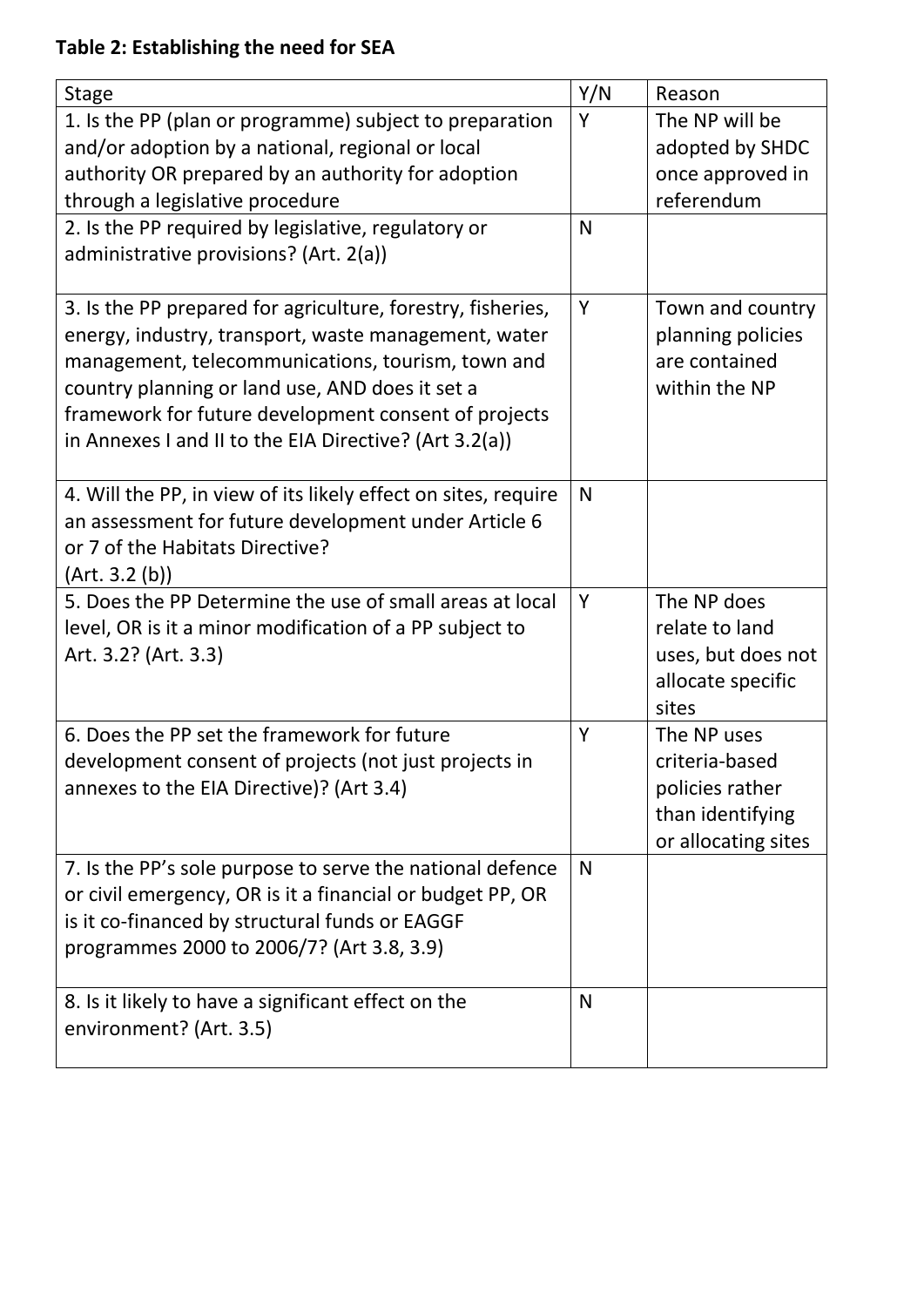#### **Local Plan Assessments**

Does the HRA that has been done for the SH Local Plan inform the HRA screening opinion given regarding the Ugborough Neighbourhood Plan?

The Local Plan for South Hams is being updated, and will be accompanied by a new HRA. The emerging HRA has been guided by input from Natural England, and the advice that SHDC have been given in recent months is being applied within screening opinions for emerging Neighbourhood Plans.

Does the SEA that has been done for the WD/SH Local Plan inform the HRA screening opinion given regarding the Ugborough Neighbourhood Plan?

The Local Plan for South Hams is being updated, and will be accompanied by a new SEA. The emerging SEA has been guided by updates to Planning Practice Guidance, and is being applied to SEA screening opinions for emerging Neighbourhood Plans.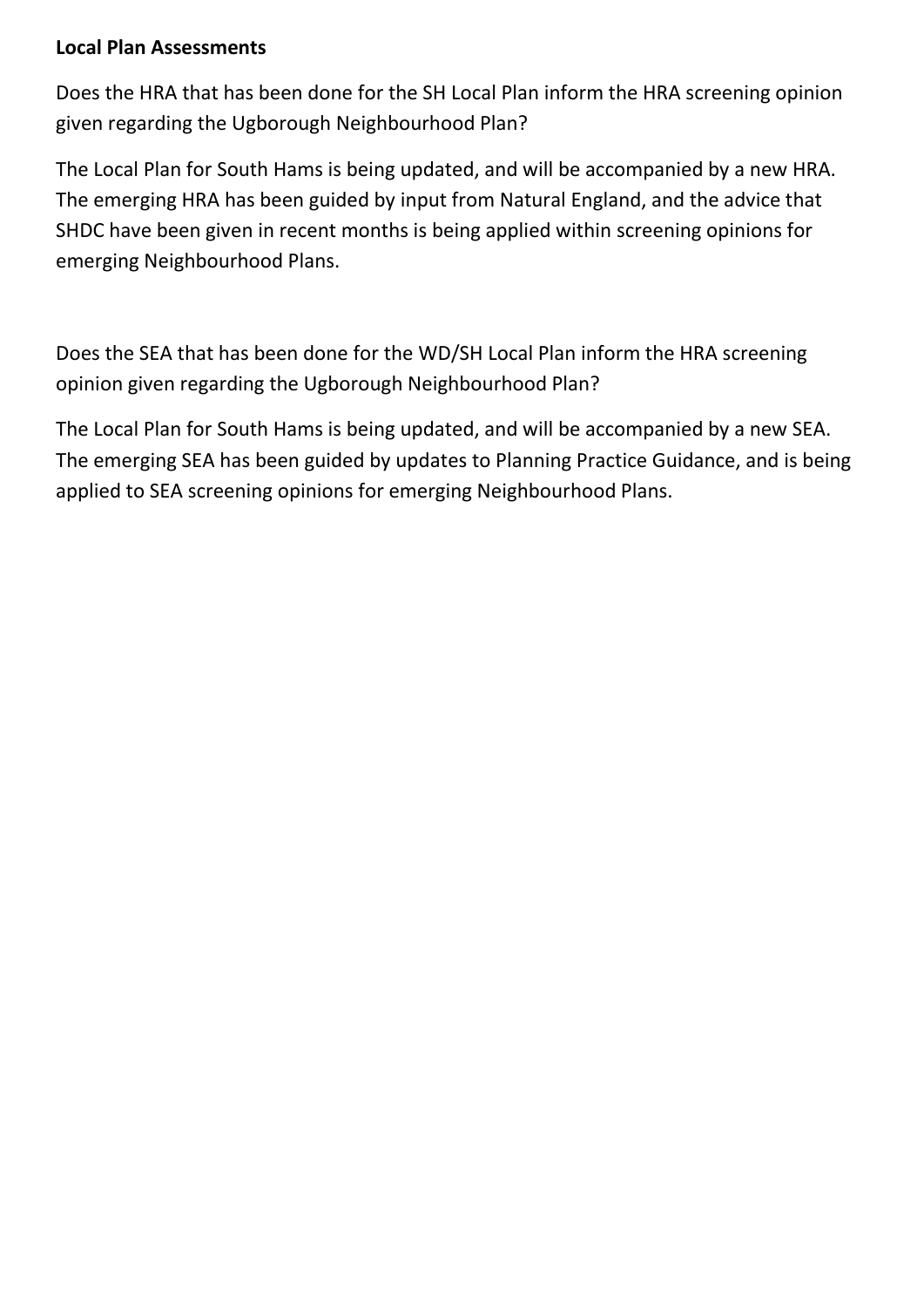# **Conclusion and Screening Opinion**

**The Ugborough Neighbourhood Plan does not introduce policies that are likely to result in significant environmental impacts, or have detrimental impact on identified habitats. The draft Plan in its current form does not trigger the need for an SEA and/or an HRA to accompany future iterations of the Ugborough Neighbourhood Plan.**

This screening opinion outcome reflects the lack of site allocations, proposed for specific land-uses, identified in the draft Plan. The criteria-based policies propose minimal change, although it is unclear how the potential effectiveness of these policies have been understood, due to the lack of site specific assessment.

If the Plan is revised to introduce site allocations, and/or offers a greater degree of evidence regarding the impact of criteria-based policies, the SEA and HRA screening opinion may need to be reconsidered.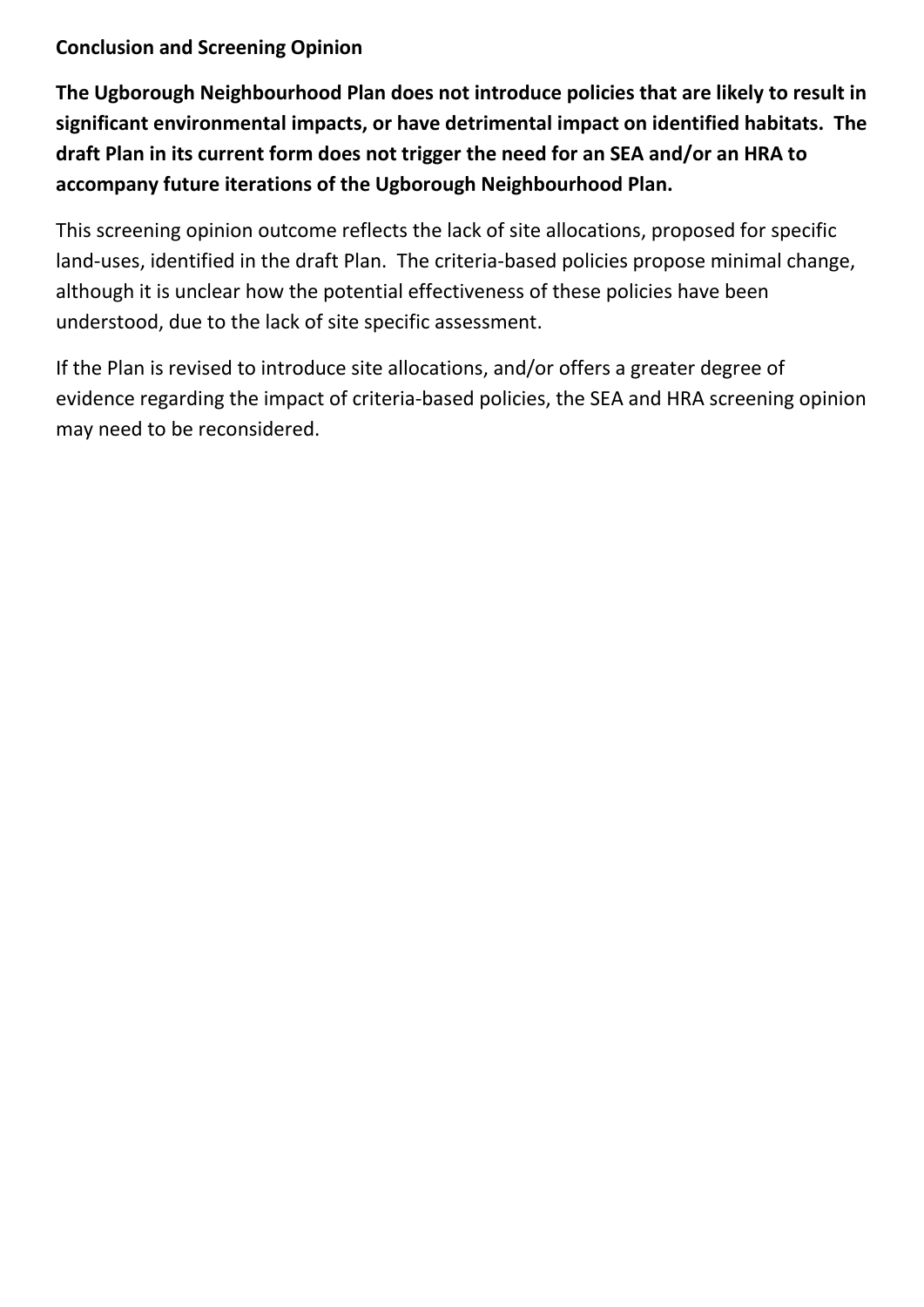# **APPENDIX 1 – HABITATS REGULATIONS SCREENING ASSESSMENT**

# **SELECTING EUROPEAN SITES THAT SHOULD BE CONSIDERED IN THE HRA SCREENING**

The decision about which European Sites should be considered in the Appraisal is based upon the checklist below *(adapted from Figure 2 of HRA of Plans, David Tyldesley and Associates, 2012)*.

- Sites within the plan area
- Sites upstream or downstream of the plan area in the case of river or estuary
- Wetland sites with relevant hydrological links to land within the plan area
- Sites which have significant ecological links with land in the plan area (e.g. migratory birds/mobile species)
- Sites which may receive increased recreational pressure from the plan
- Sites that may be used for water abstraction
- Sites that could be affected by discharge of effluent from waste water treatment
- Sites that could be affected by significant increases in emissions from traffic

A useful checklist for potential impacts on European sites was contained in the Regional Spatial Strategy (now abolished) and is included below for reference:

| <b>Broad categories of</b><br>potential impacts on<br><b>SACs</b> | <b>Examples of operations/impacts</b>                                                                                                                                                                                                                                                                    |
|-------------------------------------------------------------------|----------------------------------------------------------------------------------------------------------------------------------------------------------------------------------------------------------------------------------------------------------------------------------------------------------|
| <b>Physical loss</b>                                              | Direct loss through house building, coastal and flood defence and other<br>$\bullet$<br>development and fragmentation<br>Recreational pressure (erosion, trampling)<br>٠                                                                                                                                 |
| Physical damage                                                   | Through habitat severance and fragmentation<br>٠<br>Erosion, severance, prevention of natural erosion (flood defence)<br>۰<br>Increased pressure for wind farms<br>۰<br>Erosion due to:<br>۰<br>waterside and port development<br>۰<br>transport infrastructure development; and<br>۰<br>recreation<br>۰ |
| Non-physical<br>disturbance                                       | Human presence and pets<br>۰<br>Noise/visual presence<br>۰                                                                                                                                                                                                                                               |
| <b>Toxic contamination</b>                                        | Air, soil and water pollution, tipping.<br>۰                                                                                                                                                                                                                                                             |
| Non-toxic<br>contamination                                        | Eutrophication due to sewage treatment works discharge<br>۰<br>Dust<br>۰                                                                                                                                                                                                                                 |
| <b>Biological disturbance</b>                                     | Natural succession<br>۰<br>Introduction of non-native species<br>۰                                                                                                                                                                                                                                       |
| Water table                                                       | Changes in water levels due to abstraction, drainage, development on<br>٠<br>floodplain etc.<br>Changes in turbidity (flood defence)<br>٠                                                                                                                                                                |
| Water resource                                                    | Water pollution<br>۰<br>agricultural run-off<br>۰<br>domestic<br>۰<br>industrial<br>Water availability                                                                                                                                                                                                   |
| Air quality                                                       | Air pollution<br>۰<br>traffic and transport<br>industrial                                                                                                                                                                                                                                                |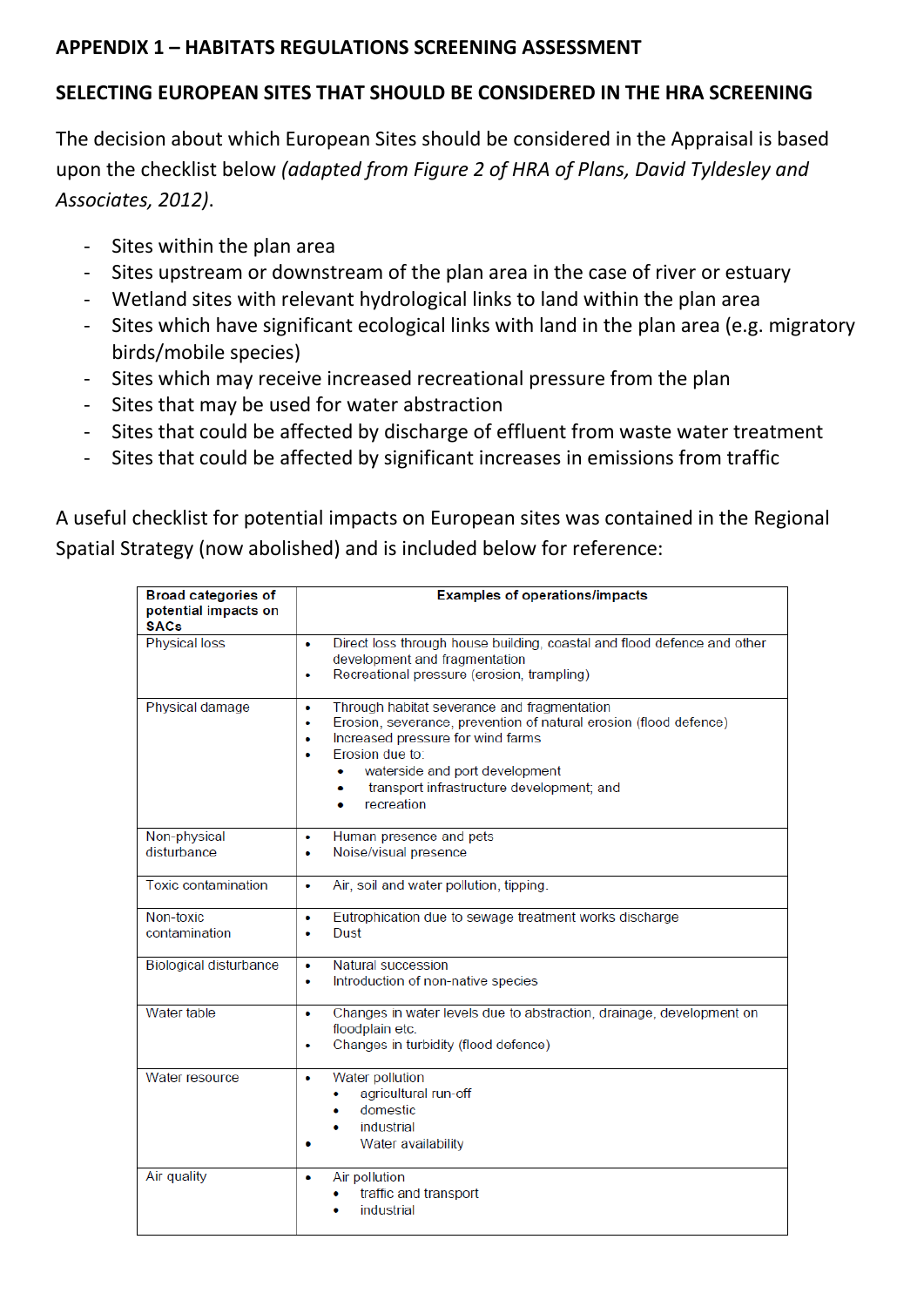#### **EUROPEAN SITES THAT COULD POTENTIALLY BE AFFECTED BY THE UGBOROUGH NEIGHBOURHOOD PLAN**

| SOUTH HAMS EUROPEAN SITES                                                        |                                                                                                                                                                                                                                                                          |                                                                                                                                                                                                                                                                                                                                                                                                                                                                                                                                                                                                                                                                                                                                      |                                                                                                                                                                                                                                                                                                                                                                               |                                                                                                                                                                                                                                                                                                                             |
|----------------------------------------------------------------------------------|--------------------------------------------------------------------------------------------------------------------------------------------------------------------------------------------------------------------------------------------------------------------------|--------------------------------------------------------------------------------------------------------------------------------------------------------------------------------------------------------------------------------------------------------------------------------------------------------------------------------------------------------------------------------------------------------------------------------------------------------------------------------------------------------------------------------------------------------------------------------------------------------------------------------------------------------------------------------------------------------------------------------------|-------------------------------------------------------------------------------------------------------------------------------------------------------------------------------------------------------------------------------------------------------------------------------------------------------------------------------------------------------------------------------|-----------------------------------------------------------------------------------------------------------------------------------------------------------------------------------------------------------------------------------------------------------------------------------------------------------------------------|
| Site Name &<br>Designation                                                       | <b>Qualifying Interests</b>                                                                                                                                                                                                                                              | Site vulnerabilities                                                                                                                                                                                                                                                                                                                                                                                                                                                                                                                                                                                                                                                                                                                 | Potential effects of plan                                                                                                                                                                                                                                                                                                                                                     | Relevance to Ugborough Neighbourhood Plan                                                                                                                                                                                                                                                                                   |
| <b>Blackstone</b><br><b>Point SAC</b>                                            | Shore Dock                                                                                                                                                                                                                                                               | This small site supports the largest known extant population<br>of shore dock Rumex rupestris in Devon, and one of the<br>largest concentrations of this species on rocky sea-cliffs in<br>southwest England. In 1999 there were five discrete<br>colonies totalling at least 29 plants, including<br>one large 'clump' (7 x 4 metres) which could have been<br>made up of several individual plants. This site is under<br>protective management through a Countryside Stewardship<br>Scheme. (Source: Natura 2000 Standard Data Form - Joint<br>Nature Conservation Committee). The key management<br>principle is to allow the dynamic processes of the cliffs and<br>foreshore, such as erosion and slumping, to proceed freely. | Diverting or culverting of streams, the construction of coastal<br>defences and building of boat ramps.<br>Excessive recreational pressure.                                                                                                                                                                                                                                   | This European site can be screened out.                                                                                                                                                                                                                                                                                     |
| Dartmoor<br><b>SAC</b>                                                           | Northern Atlantic wet heath with<br>Erica tetralix<br>European dry heath<br><b>Blanket</b> bog<br>Old sessile oak woodlands Ilex and<br>Blechnum in the British Isles<br>Southern damselfly Coenagrion<br>mercuriale<br>Otter Lutra lutra<br>Atlantic salmon Salmo salar | Visitor and recreational pressure including accidental and<br>deliberate burning, trampling and erosion particularly of blanket<br>bog, disturbance of otters by activity on/near rivers<br>Nutrient/acid deposition causing habitat loss<br>Water quality - effect on Atlantic salmon and Otter                                                                                                                                                                                                                                                                                                                                                                                                                                     | Increased recreational pressure resulting from new development<br>Air pollution resulting from new development<br>Increased water abstraction reducing river flow                                                                                                                                                                                                             | Dartmoor SAC warrants further consideration throughout this<br>screening process, namely due to vicinity to Ugborough.                                                                                                                                                                                                      |
| Lyme Bay<br>and Torbay<br><b>cSAC</b>                                            | Reefs, subdivided into:<br>Bedrock reefs<br>$\bullet$<br>Stony reefs<br>$\bullet$<br>$\bullet$<br><b>Biogenic reefs</b><br>Submerged or partially submerged<br>sea caves                                                                                                 | Trawling, dredging, anchoring causing physical damage<br>Sewage discharge                                                                                                                                                                                                                                                                                                                                                                                                                                                                                                                                                                                                                                                            | See below                                                                                                                                                                                                                                                                                                                                                                     | This European site can be screened out.                                                                                                                                                                                                                                                                                     |
| Plymouth<br>Sound and<br><b>Estuaries SAC</b>                                    | Sandbanks which are slightly<br>covered by sea water all the time<br>Estuaries<br>Mudflats and sandflats not<br>covered by seawater at low tide<br>Large shallow inlets and bays<br>Reefs<br>Atlantic salt meadows<br>Shore dock<br>Allis shad                           | Increased pressure for recreational moorings and facilities, port<br>development, dredging<br>Sensitivity to oil pollution<br>Allis shad vulnerable to noise, vibration and degraded water<br>quality                                                                                                                                                                                                                                                                                                                                                                                                                                                                                                                                | Increased physical damage from visitor and recreational pressure on<br>shoreline habitats associated with new development<br>Increased recreational use and potential for oil pollution and<br>disturbance of allis shad<br>Waterside development including coastal defences, boat ramps,<br>pontoons                                                                         | Work has been commissioned with respect the SAC and<br>recreational pressure associated with development. This work will<br>redraw the zone of influence on the SAC. It is reasonable to<br>anticipate that Ugborough would be outside of the zone of<br>influence, and accordingly this European site can be screened out. |
| South<br>Dartmoor<br><b>Woods SAC</b><br><b>South Devon</b><br><b>Shore Dock</b> | Old sessile oak woodlands Ilex and<br>Blechnum in the British Isles<br>European dry heath<br>Vegetated sea cliffs of the Atlantic<br>and Baltic coasts.                                                                                                                  | Visitor and recreational pressures<br>Nutrient/acid deposition causing habitat loss<br>Interference with natural processes of slumping cliffs and streams<br>entering beaches.                                                                                                                                                                                                                                                                                                                                                                                                                                                                                                                                                       | Increased recreational use - trampling and erosion/fires<br>Air pollution associated with development<br>Development leading to culverting of streams, coastal defence, and<br>boat-ramp construction near beaches                                                                                                                                                            | Considered to be sufficiently distant from Ugborough to be<br>screened out.<br>This European site can be screened out.                                                                                                                                                                                                      |
| SAC<br>South Hams<br><b>SAC</b>                                                  | Shore Dock<br>Caves not open to the public<br>Greater horseshoe bats<br>Rhinolophus ferrumequinum<br>European dry heaths<br>Dry grasslands<br>Vegetated Sea Cliffs                                                                                                       | Physical damage from visitor/recreational activity<br>Loss of roost sites.<br>Removal of navigation/commuting features such as tree lined<br>hedgerows<br>Increase in illumination affecting foraging areas and                                                                                                                                                                                                                                                                                                                                                                                                                                                                                                                      | Increased recreational pressure associated with development<br>Potential for development to:<br>- Impact on roost sites (including damage, destruction and disturbance);<br>- Removal, severance or disturbance of linear features used for navigation<br>and commuting;<br>- Change in habitat structure and composition (loss or change in quality<br>of foraging habitat); | Ugborough Parish lies outside of sustenance zones and strategic<br>flyways associated with the South Hams SAC.<br>This European site can be screened out.                                                                                                                                                                   |
|                                                                                  | Mixed-woodland on base-rich soils<br>associated with rocky slopes                                                                                                                                                                                                        | navigation/commuting routes<br>Loss of foraging habitat through development/change in land use                                                                                                                                                                                                                                                                                                                                                                                                                                                                                                                                                                                                                                       | - Disturbance from new illumination causing bats to change their use of<br>an area;<br>- Loss of foraging habitat through installation of solar farms;                                                                                                                                                                                                                        |                                                                                                                                                                                                                                                                                                                             |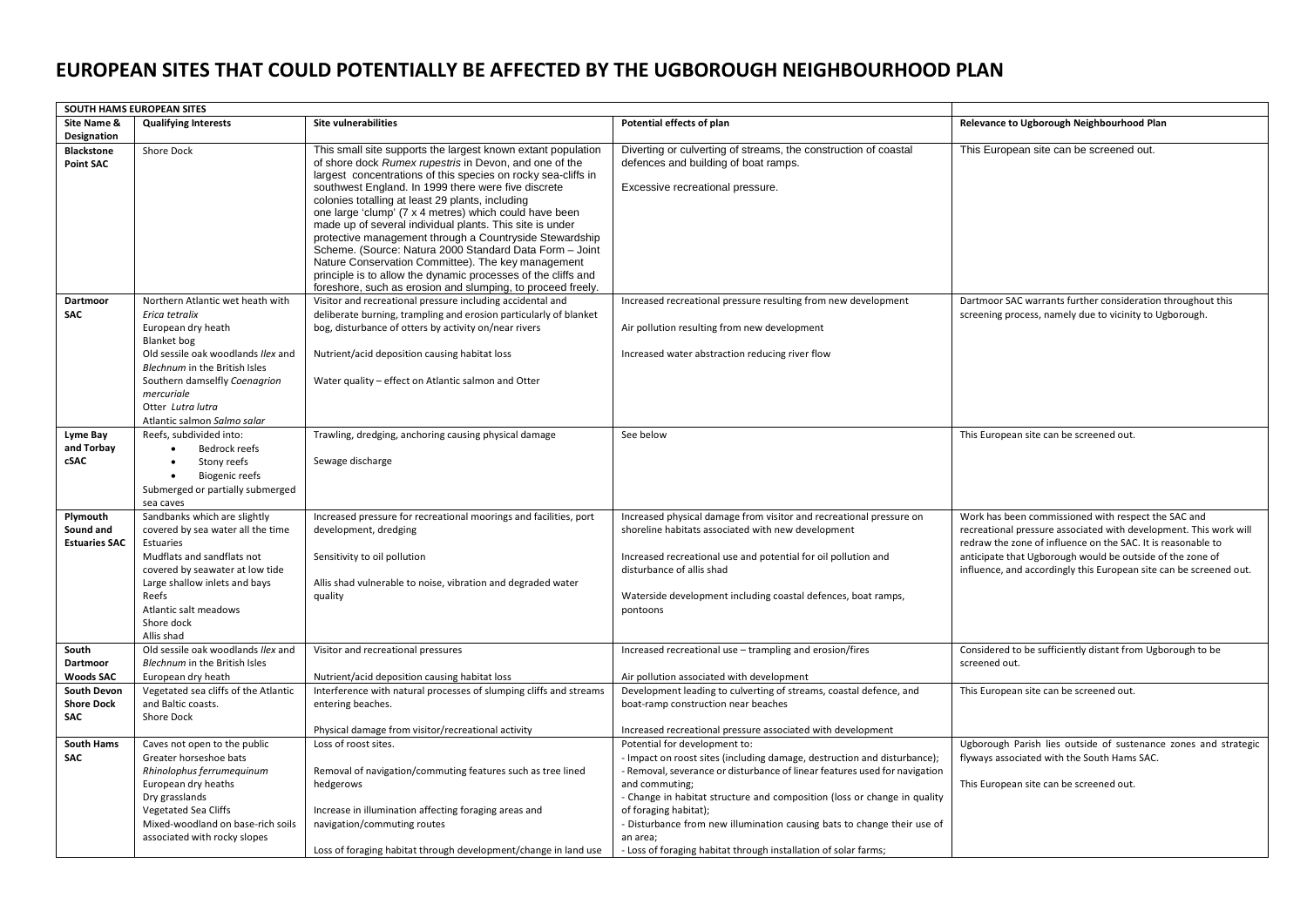|                       |                                  |                                                                  | - Physical injury by wind turbines;                                       |                                                                    |
|-----------------------|----------------------------------|------------------------------------------------------------------|---------------------------------------------------------------------------|--------------------------------------------------------------------|
|                       |                                  | Use of pesticides/insecticides reducing prey                     |                                                                           |                                                                    |
| <b>Start Point to</b> | Reefs, subdivided into:          | Physical loss through direct removal or smothering               | Additional housing in vicinity of cSAC bringing increased recreational    | This European site can be screened out.                            |
| Plymouth              | Bedrock reefs                    |                                                                  | fishing and anchoring causing abrasive physical, visual non-physical      |                                                                    |
| Sound and             | Inshore reefs                    | Physical damage through abrasion (e.g. from anchoring or fishing | damage, and selective extraction of species associated with inshore       |                                                                    |
| Eddystone             | Offshore reefs                   | gear)                                                            | reefs                                                                     |                                                                    |
| <b>cSAC</b>           |                                  |                                                                  |                                                                           |                                                                    |
|                       |                                  | One of the species (Cancer pagurus) recorded in the inshore reef | Additional housing in vicinity of cSAC increasing discharge of pollutants |                                                                    |
|                       |                                  | areas has a low level sensitivity to visual disturbance          | from waste water treatment works (non-toxic contamination)                |                                                                    |
|                       |                                  |                                                                  |                                                                           |                                                                    |
|                       |                                  | Toxic contamination (e.g. from pollution and shipping wreckage)  |                                                                           |                                                                    |
|                       |                                  |                                                                  |                                                                           |                                                                    |
|                       |                                  | Discharges of pollution from land changing temperature,          |                                                                           |                                                                    |
|                       |                                  | turbidity, salinity, and increasing nutrient and organic matter  |                                                                           |                                                                    |
|                       |                                  |                                                                  |                                                                           |                                                                    |
|                       |                                  | Biological disturbance including selective extraction of species |                                                                           |                                                                    |
|                       |                                  | from the ecosystem (e.g. fishing)                                |                                                                           |                                                                    |
| Tamar                 | Internationally important        | Disturbance to Avocet and Little Egret                           | Increased recreational pressure associated with development - visual      | Work has been commissioned with respect the SPA and                |
| <b>Estuaries</b>      | populations of Avocet and Little |                                                                  | and noise disturbance of Avocet and Little Egret                          | recreational pressure associated with development. This work will  |
| <b>Complex SPA</b>    | Egret                            | Habitat loss – water quality, acid and nitrate deposition in     |                                                                           | redraw the zone of influence on the SPA. It is reasonable to       |
|                       |                                  | important wetland areas                                          | Additional housing in vicinity of cSAC increasing discharge of pollutants | anticipate that Ugborough would be outside of the zone of          |
|                       |                                  |                                                                  | from waste water treatment works (non-toxic contamination)                | influence, and accordingly this European site can be screened out. |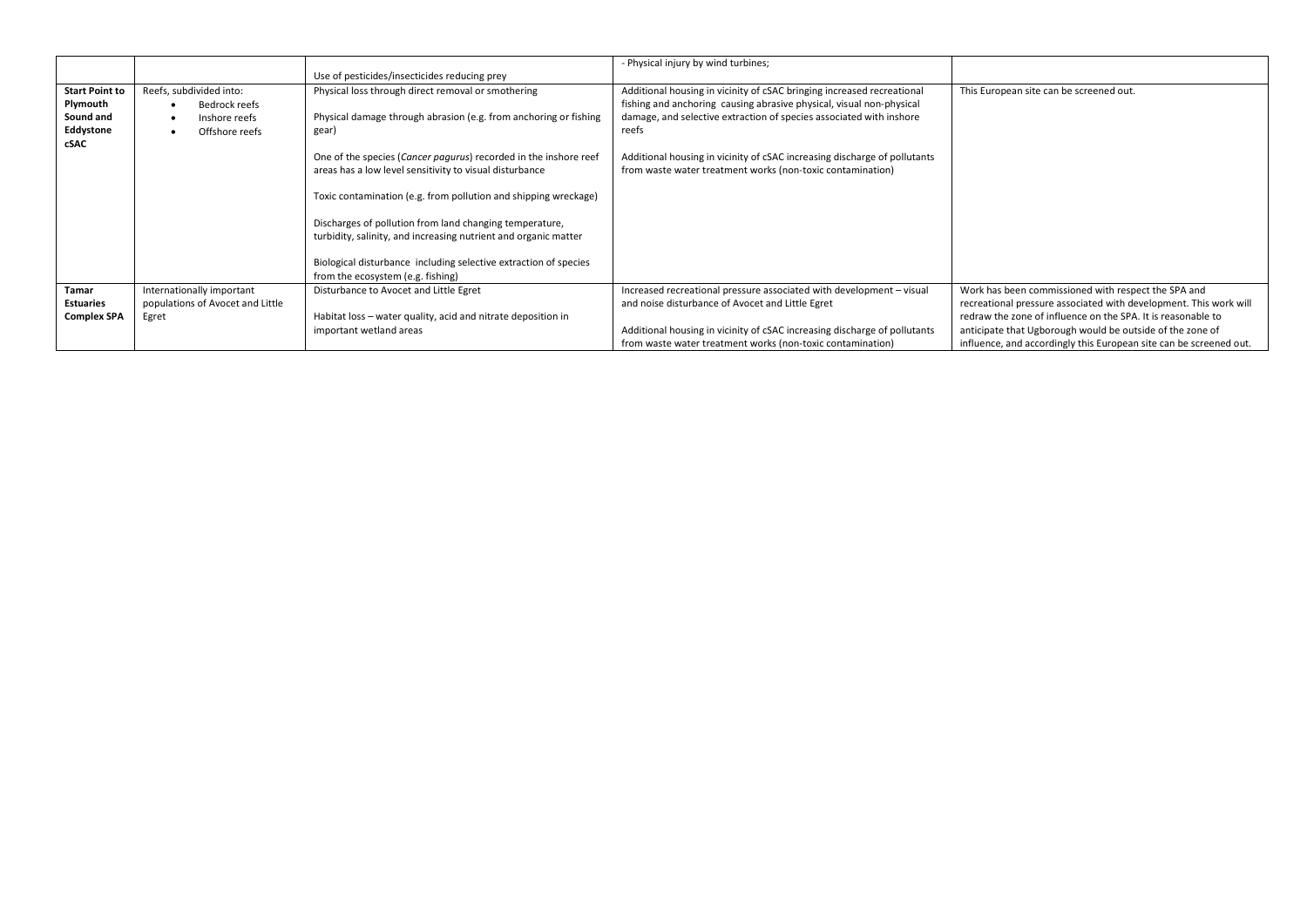### **CONSERVATION OBJECTIVES**

Natural England publish Conservation Objectives for each European site. Conservation Objectives are intended to assist competent authorities with meeting their obligations under the Habitats Regulations, providing a framework to inform HRA, in particular the Appropriate Assessment stage of HRA.

Where Conservation Objectives are met for the Qualifying Species, the site is considered to exhibit a high degree of integrity and to be achieving a Favourable Conservation Status for that species or habitat.

With regards the European sites, natural habitats and/or species for which the site has been designated (the Qualifying Features):

*Avoid deterioration of the qualifying natural habitats and the habitats of qualifying species, and the significant disturbance of those qualifying species, ensuring the integrity of the site is maintained or restored as appropriate and the site makes a full contribution to achieving Favourable Conservation Status of each of the qualifying features.* 

*Subject to natural change, to maintain or restore:* 

- *The extent and distribution of qualifying natural habitats and habitats of qualifying species;*
- *The structure and function (including typical species) of qualifying natural habitats and habitats of qualifying species;*
- *The supporting processes on which qualifying natural habitats and habitats of qualifying species rely;*
- *The populations of qualifying species;*
- *The distribution of qualifying species within the site.*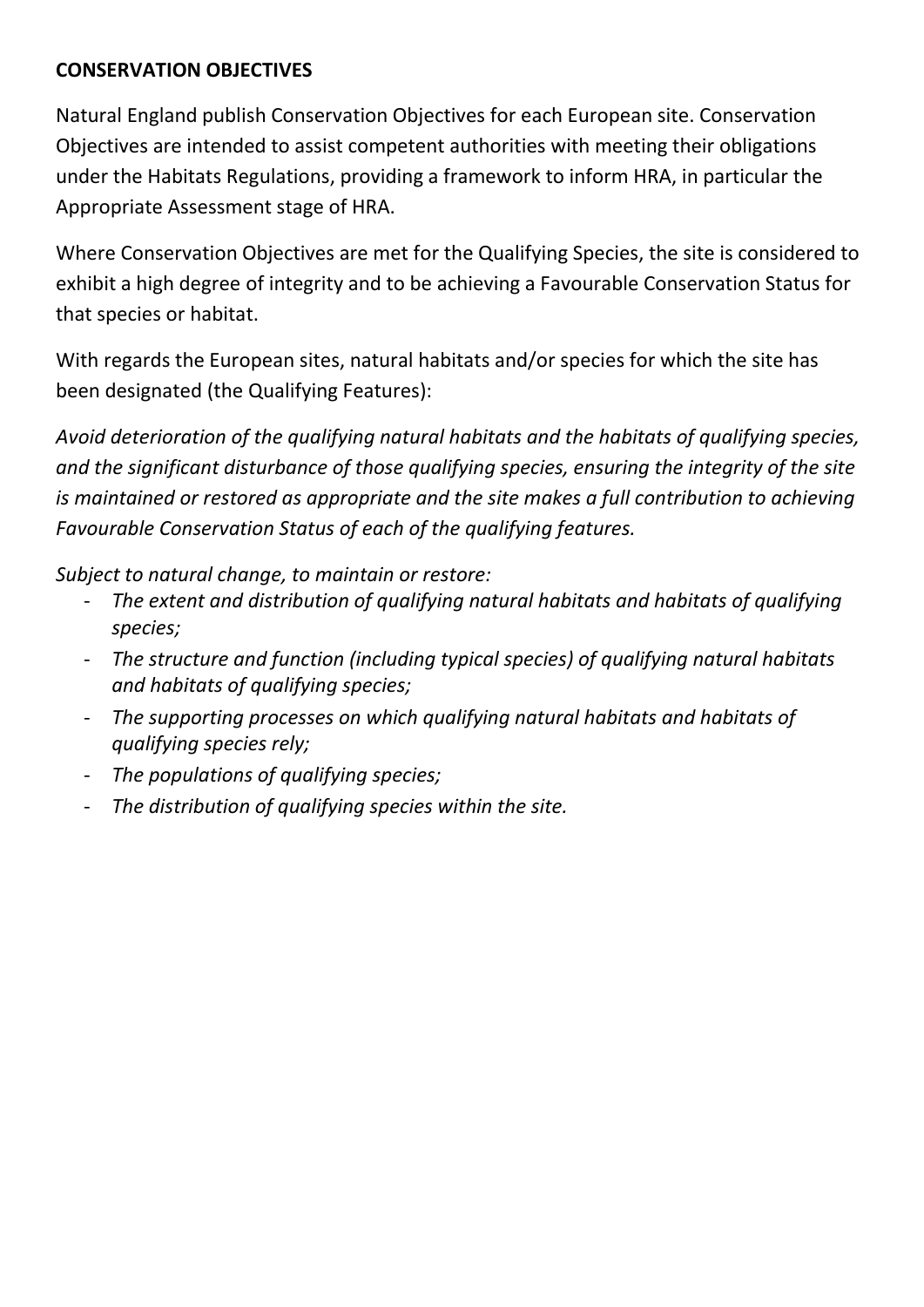### **CRITERIA WITH WHICH TO SCREEN THE UGBOROUGH NEIGHBOURHOOD PLAN**

The following table sets out criteria to assist with the screening process of policies and proposals within the Ugborough Neighbourhood Plan to consider their potential effects on European Sites. Policies and proposals that fall within categories A and B are considered not to have an effect on a European Site and are not considered further within the HRA process. Policies and proposals that fall within categories C and D are considered further, including an in-combination consideration. If straightforward mitigation measures cannot be applied to avoid any significant effects, then any remaining policies and proposals that would be likely to have a significant effect on a European site, either alone or in combination must be taken forward to an Appropriate Assessment.

|                | <b>Category A: No negative effect</b>                                                                   |
|----------------|---------------------------------------------------------------------------------------------------------|
| A1             | Options / policies that will not themselves lead to development e.g. because they relate to design      |
|                | or                                                                                                      |
|                | other qualitative criteria for development, or they are not a land use planning policy.                 |
| A2             | Options / policies intended to protect the natural environment, including biodiversity.                 |
| A3             | Options / policies intended to conserve or enhance the natural, built or historic environment,          |
|                | where enhancement measures will not be likely to have any negative effect on a European Site.           |
| A <sub>4</sub> | Options / policies that positively steer development away from European sites and associated            |
|                | sensitive areas.                                                                                        |
| A <sub>5</sub> | Options / policies that would have no effect because no development could occur through the             |
|                | policy                                                                                                  |
|                | itself, the development being implemented through later policies in the same plan, which are            |
|                | more                                                                                                    |
|                | specific and therefore more appropriate to assess for their effects on European Sites and               |
|                | associated                                                                                              |
|                | sensitive areas.                                                                                        |
|                | <b>Category B: No significant effect</b>                                                                |
| B              | An option or policy or proposal that could have an effect but would not be likely to have a             |
|                | significant (negative) effect because the effects are trivial or 'de minimis', even if combined with    |
|                | other effects.                                                                                          |
|                | <b>Category C: Likely significant effect alone</b>                                                      |
| C1             | The option, policy or proposal could directly affect a European site because it provides for, or        |
|                | steers,                                                                                                 |
|                | a quantity or type of development onto a European site, or adjacent to it.                              |
| C2             | The option, policy or proposal could indirectly affect a European site e.g. because it provides for, or |
|                | steers, a quantity or type of development that may be very close to it, or ecologically,                |
|                | hydrologically                                                                                          |
|                | or physically connected to it or it may increase disturbance as a result of increased recreational      |
|                | pressures.                                                                                              |
| C <sub>3</sub> | Proposals for a magnitude of development that, no matter where it was located, the development          |
|                | would be likely to have a significant effect on a European site.                                        |
| C <sub>4</sub> | An option, or policy that makes provision for a quantity / type of development (and may indicate        |
|                | one or more broad locations e.g. a particular part of the plan area), but the effects are uncertain     |
|                | because the detailed location of the development is to be selected following consideration of           |
|                | options in a later, more specific plan. The consideration of options in the later plan will assess      |
|                | potential effects on European Sites, but because the development could possibly affect a European       |
|                | site a significant effect cannot be ruled out on the basis of objective information.                    |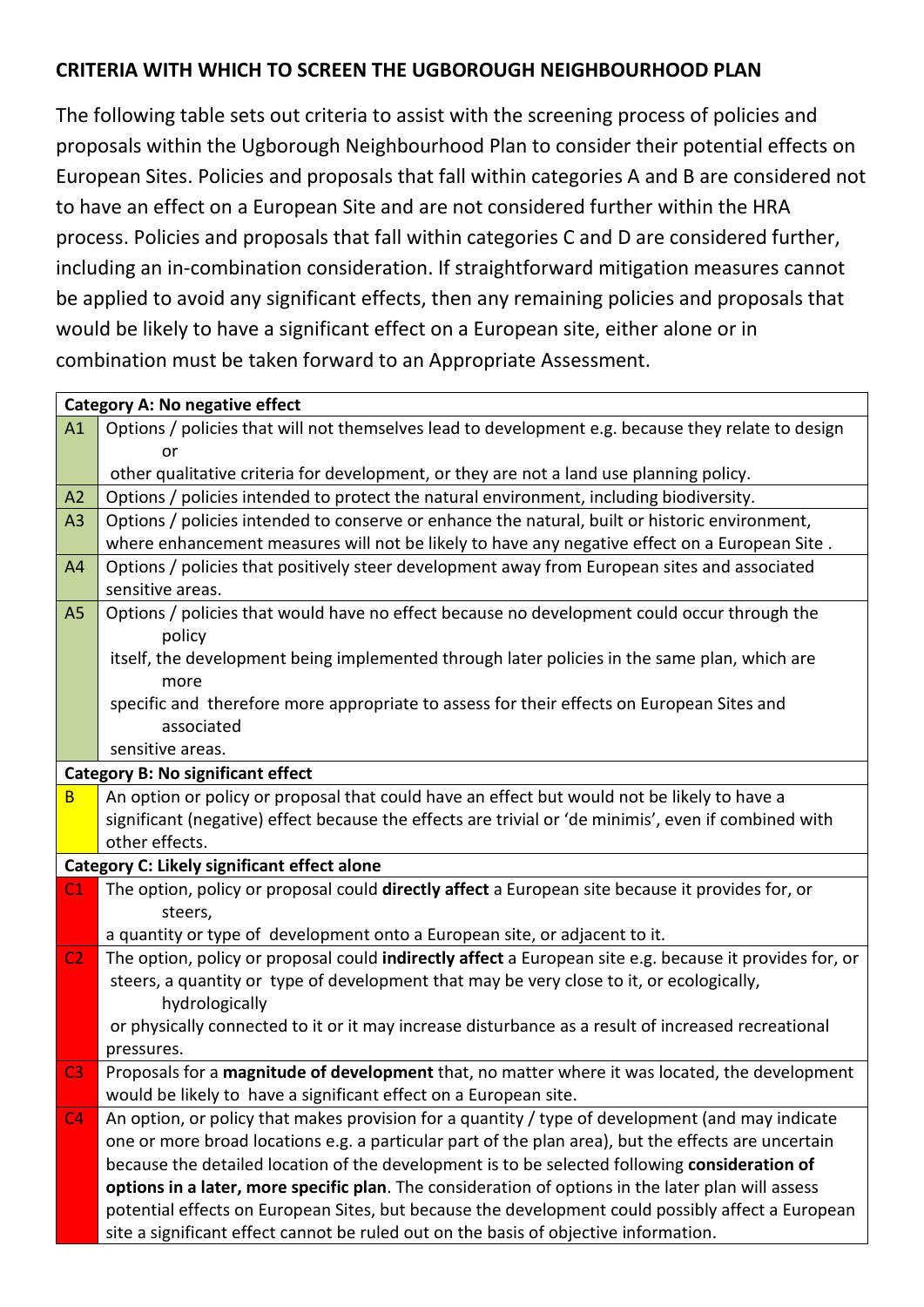| C <sub>5</sub> | Options, policies or proposals for developments or infrastructure projects that could block options                                                                                            |
|----------------|------------------------------------------------------------------------------------------------------------------------------------------------------------------------------------------------|
|                | or alternatives for the provision of other development or projects in the future, which will be                                                                                                |
|                | required in the public interest, that may lead to adverse effects on European sites, which would                                                                                               |
|                | otherwise be avoided.                                                                                                                                                                          |
| C6             | Options, policies or proposals which depend on how the policies etc are implemented in due                                                                                                     |
|                | course,                                                                                                                                                                                        |
|                | for example, through the development management process. There is a theoretical possibility                                                                                                    |
|                | that if                                                                                                                                                                                        |
|                | implemented in one or more particular ways, the proposal could possibly have a significant effect                                                                                              |
|                | on                                                                                                                                                                                             |
|                | a European site.                                                                                                                                                                               |
| C7             | Any other options, policies or proposals that would be vulnerable to failure under the Habitats                                                                                                |
|                | Regulations at project assessment stage; to include them in the plan would be regarded by the EC                                                                                               |
|                | as 'faulty planning.'                                                                                                                                                                          |
| C8             | Any other proposal that may have an adverse effect on a European site, which might try to pass the                                                                                             |
|                | tests of the Habitats Regulations at project assessment stage by arguing that the plan provides the                                                                                            |
|                |                                                                                                                                                                                                |
|                | imperative reasons of overriding public interest to justify its consent despite a negative                                                                                                     |
|                | assessment.                                                                                                                                                                                    |
|                | <b>Category D: Likely Significant effect in combination</b>                                                                                                                                    |
| D1             | The option, policy or proposal alone would not be likely to have significant effects but if its effects                                                                                        |
|                | are                                                                                                                                                                                            |
|                | combined with the effects of other policies or proposals provided for or coordinated by Our Plan                                                                                               |
|                | the                                                                                                                                                                                            |
|                | cumulative effects would be likely to be significant.                                                                                                                                          |
| D <sub>2</sub> | Options, policies or proposals that alone would not be likely to have significant effects but if their                                                                                         |
|                | effects are combined with the effects of other plans or projects, and possibly the effects of other                                                                                            |
|                | developments provided for in Our Plan as well, the combined effects would be likely to be                                                                                                      |
|                | significant.                                                                                                                                                                                   |
| D <sub>3</sub> | Options or proposals that are, or could be, part of a programme or sequence of development                                                                                                     |
|                | delivered over a period, where the implementation of the early stages would not have a significant                                                                                             |
|                | effect on European sites, but which would dictate the nature, scale, duration, location, timing of<br>the whole project, the later stages of which could have an adverse effect on such sites. |

*(Source – The Habitats Regulations Assessment of Local Development Documents Revised Draft Guidance for Natural England, David Tyldesley and Associates, February 2009)*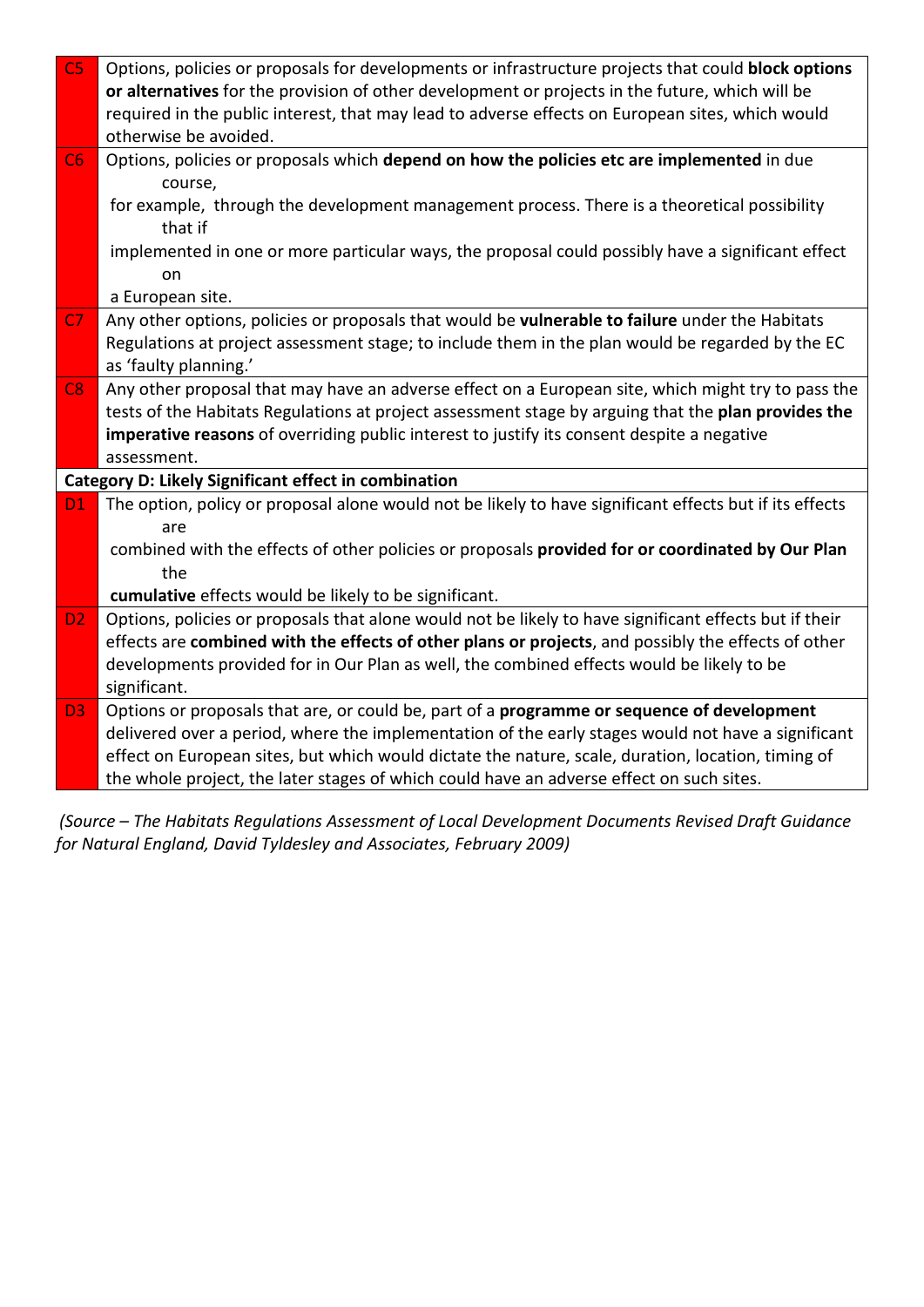#### **UGBOROUGH NEIGHBOURHOOD PLAN SCREENING**

| Policy/Proposal          | Category  | Reason for category (unless clear)                 | <b>Potential impacts on European sites</b>    | <b>European sites affected</b> |
|--------------------------|-----------|----------------------------------------------------|-----------------------------------------------|--------------------------------|
|                          | (A,B,C,D) |                                                    |                                               |                                |
| <b>UG1, UG2</b>          | A3        | <b>Historic features policies</b>                  | <b>None</b>                                   | None                           |
| UG3                      | A1        | <b>Traffic flow policy</b>                         | <b>None</b>                                   | <b>None</b>                    |
| UG4, UG5, UG6, UG7, UG8, | B         | Housing policy $-30$ new homes during life of Plan | <b>Additional residents and associated</b>    | <b>Dartmoor SAC</b>            |
| <b>UG9, UG10</b>         |           |                                                    | recreational pressure - no significant effect |                                |
| <b>UG11</b>              | A3        | Landscape and built environment policy             | <b>None</b>                                   | <b>None</b>                    |
| UG12, UG13, UG14, UG15,  | A1        | Design, sustainability, economy and facilities     | <b>None</b>                                   | <b>None</b>                    |
| <b>UG16, UG17</b>        |           | policies                                           |                                               |                                |